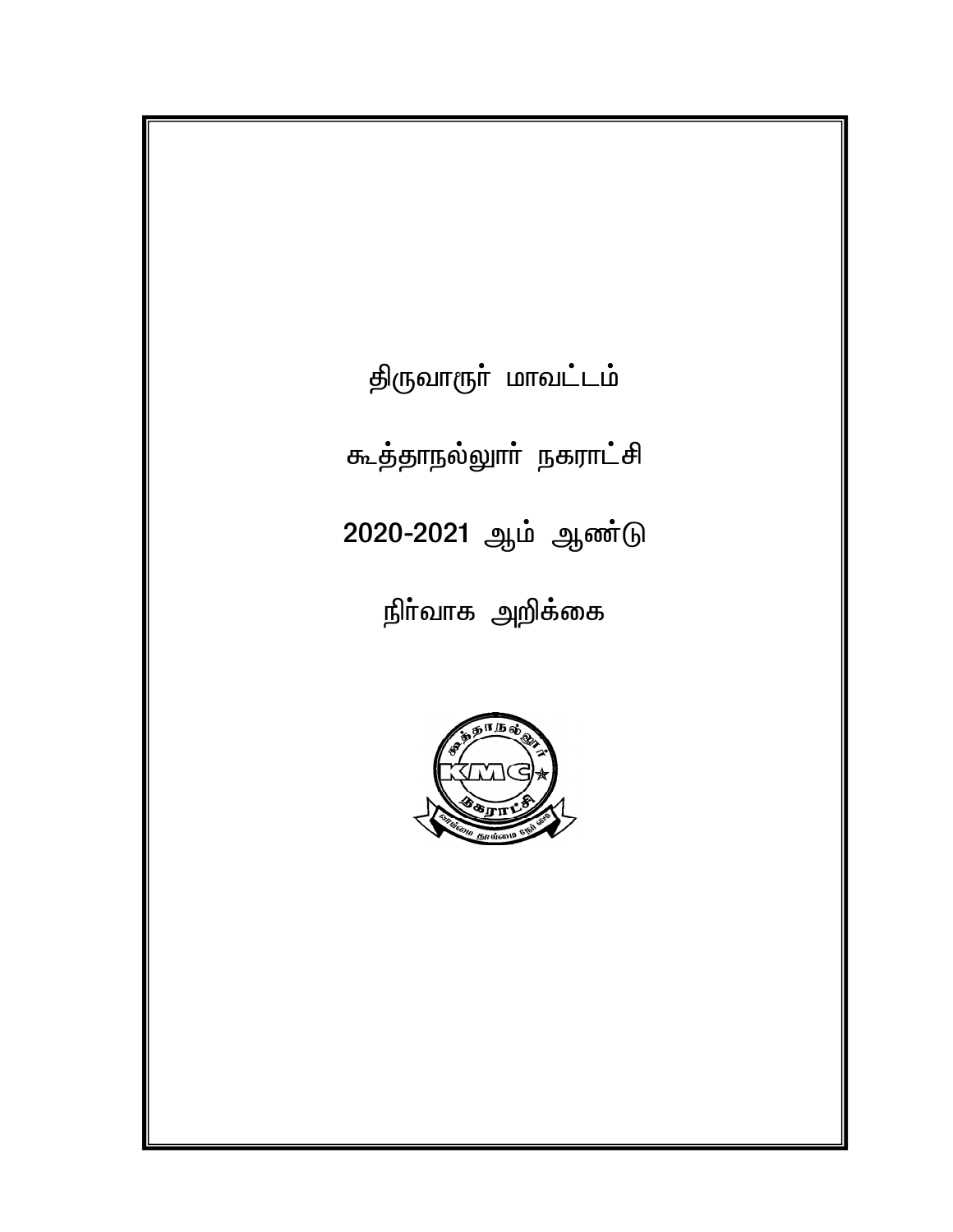# கூத்தாநல்லூர் நகராட்சி

 2020-21ஆம் ஆண்டிற்கான நிா்வாக அறிக்கை

#### 1. <u>அ) அமைப்பும் ஆட்சியும்:</u>

க<u>ூ. த்தாநல்லுாா் ந</u>கராட்சி எல்லைக்குள் 1) கூ<u>.த்தாநல்லுாா் 2)</u> லெட்சுமாங்குடி, 3) பண்டுதகுடி, 4) இராமநாதன் கோவில் ஆகிய நான்கு வருவாய் கிராமங்கள் அமைந்துள்ளன. நகரின் நான்கு எல்லை கிராமங்களாக வடக்கே ஆய்குடியும், தெற்கே பழையனுாா் தொத்தங்குடியும், மேற்கே சித்தாம்பூரும், கிழக்கே அகர வேளுக்குடி மற்றும் வக்கராநல்லூரும் அமையப்பெற்றுள்ளது**.** நகரின் மொத்த பரப்பளவு 12.31 சதுர கிலோ மீட்டா்களாகும். இந்நகராட்சி 168 திருவாரூா் சட்டமன்ற தொகுதிக்குட்பட்டும், 30 நாகப்பட்டிணம் நாடாளுமன்ற தொகுதிக்குட்பட்டும் அமைந்துள்ளது. 01.01.1997 முதல் இந்நகா் திருவாரூா் மாவட்டத்திற்குட்பட்ட மாவட்ட நிர்வாகத்தின் கீழ் செயல்பட்டு வருகிறது**.** நகராட்சி நிர்வாக அமைப்பின் கீழ் தஞ்சை மண்டல நகராட்சிகள் நிாவாகத்தின் கீழ் இயங்கி வருகிறது. இந்நகராட்சி தோவு நிலை பேரூராட்சி நிலையிலிருந்து நகராட்சியாக அரசின் நகராட்சி நிா்வாகம் மற்றும் குடிநீா் வழங்கு துறையின் அரசாணை எண் 97 நாள் 24.3.1994 ன்படி 1.4.1994ம் தேதி முதல் முன்றாம் நிலை நகராட்சியாக தோற்றுவிக்கப்படடது. அரசின் 22.05.1998-ம் தேதிய நகராட்சி நிா்வாகம் மற்றும் குடிநீா் வழங்கு ்துறையின் அரசாணை எண் 85-ன் படி **1.4.98** முதல் இரண்டாம் நிலை நகராட்சியாக தரம் உயா்த்தப்பட்டு, அது முதல் தொடா்ந்து இரண்டாம் நிலை நகராட்சியாக தற்போது செயல்பட்டு வருகிறது**.** 

## <u>ஆ. மக்கள் தொகை :</u>

1991 – ம் ஆண்டிற்கான மக்கள் தொகை கணக்கெடுப்பின்படி <u>இந்ந</u>கராட்சியின் மக்கள் தொகை 21,870 ஆகும். இதில் ஆண்கள் 10,421 மற்றும் பெண்கள் 11,459 ஆகும். 2001 ம் ஆண்டின் இந்திய மக்கட்தொகை கணக்கெடுப்பின்படி நகரின் மொத்த மக்கட்தொகை 22,995 ஆகும். இதில் ஆண்கள் 10,846 மற்றும் பெண்கள் 12,149 போ் மற்றும் இதரர் 1 ஆகும்.

 *2011 k; Mz;od; kf;fs; bjhif fzf;bfLg;g[ cj;Bjr kf;fs; bjhif 25423*  ஆண்கள் 12162 பெண்கள் 13261 மற்றவா் 1 ஆகும்**.**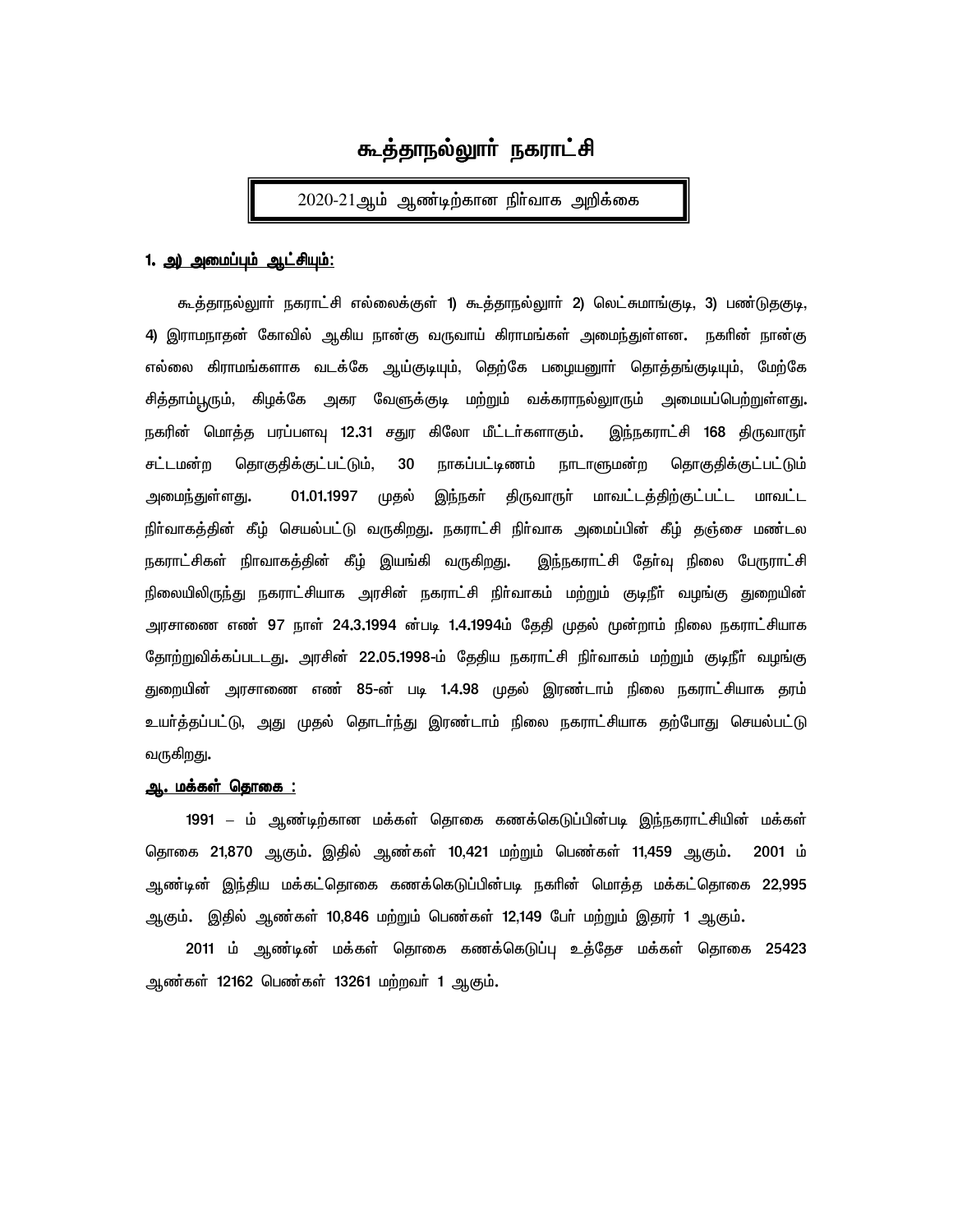# இ) உள்ளாட்சி தோ்தல் அக்டோபா் 2011க்கு பின் நகா்மன்ற தலைவா்/துணைத் <u>தலைவா்/உறுப்பினா்கள்</u>

| நகா்மன்ற தலைவா்/துணைத் |                                                                  |
|------------------------|------------------------------------------------------------------|
| தலைவா்/                | நகா்மன்ற தலைவா்/துணைத் தலைவா்/ உறுப்பினா் பெயா்                  |
| வாா்டு எண்             |                                                                  |
| நகா் மன்ற தலைவா்       | ஜெயராஜ். கே                                                      |
|                        | நகா்மன்ற தலைவா்                                                  |
| துணைத் தலைவா்          | முகமது அஷ்ரப்.எல்.எம் நகாமன்ற துணைத் தலைவா் மற்றும் 16வது வாா்டு |
|                        | நகா்மன்ற உறுப்பினா்                                              |
| $\blacksquare$         | சிவதாஸ். எம்                                                     |
|                        | 1- வது வாா்டு நகா்மன்ற உறுப்பினா்                                |
| $\mathbf{2}$           | முகமது ரபீக். கே                                                 |
|                        |                                                                  |
|                        | 2- வது வாா்டு நகா்மன்ற உறுப்பினா்                                |
| $\overline{3}$         | சேகா் .எஸ்                                                       |
|                        | 3- வது வாா்டு நகா்மன்ற உறுப்பினா்                                |
| 4                      | சொற்கோ. எ                                                        |
|                        | 4- வது வாா்டு நகா்மன்ற உறுப்பினா்                                |
| 5                      | வல்லரசன் .எம்                                                    |
|                        | 5- வது வாா்டு நகா்மன்ற உறுப்பினா்                                |
| 6                      | சத்யா எஸ்                                                        |
|                        | 6- வது வாா்டு நகா்மன்ற உறுப்பினா்                                |
| $\overline{7}$         | ஹாஜா கமாலுதீன் .என்.எம்.னஎ.                                      |
|                        | 7- வது வாா்டு நகா்மன்ற உறுப்பினா்                                |
| 8                      | ஐஸ்வா்யா .வி                                                     |
|                        | 8- வது வாா்டு நகா்மன்ற உறுப்பினா்                                |
| 9                      | தெயராமன் .கே                                                     |
|                        | 9- வது வாா்டு நகா்மன்ற உறுப்பினா்                                |
|                        |                                                                  |
| 10                     | நாச்சியா .கே                                                     |
|                        | 10- வது வாா்டு நகா்மன்ற உறுப்பினா்                               |
| 11                     | <del>ரா</del> ஜசேகரன் ஆர்                                        |
|                        | 11- வது வாா்டு நகா்மன்ற உறுப்பினா்                               |
| 12                     | <u>ஜி.சாந்தி</u>                                                 |
|                        | 12- வது வாா்டு நகா்மன்ற உறுப்பினா்                               |
| 13                     | காதா் உசேன். எஸ்.எம்                                             |
|                        | 13- வது வாா்டு நகா்மன்ற உறுப்பினா்                               |
| 14                     | நாகராஜன் .கே                                                     |
|                        | 14- வது வாா்டு நகா்மன்ற உறுப்பினா்                               |
| 15                     | மெஹா்னிஸா .எம்.ஜெ.எஸ்                                            |
|                        | 15- வது வாா்டு நகா்மன்ற உறுப்பினா்                               |
| 16                     | முகமது அஷ்ரப் .எல்.எம் நகா்மன்ற துணைத் தலைவா்                    |
|                        | 16- வது வாா்டு நகா்மன்ற உறுப்பினா்                               |
| 17                     | ஹாஜா நஜ்முதீன் .எஸ்.எஸ்                                          |
|                        | 17- வது வாா்டு நகா்மன்ற உறுப்பினா்                               |
|                        |                                                                  |
| 18                     | <u>அகமது சாதிக் எஸ்.எம்</u>                                      |
|                        | 18- வது வாா்டு நகா்மன்ற உறுப்பினா்                               |
| 19                     | ரபியுதீன் ஜே.ஹெச்.                                               |
|                        | 19- வது வாா்டு நகா்மன்ற உறுப்பினா்                               |
| 20                     | பாத்திமா சித்திக் எல்.எம்.ஜே                                     |
|                        | 20- வது வாா்டு நகா்மன்ற உறுப்பினா்                               |
| $\overline{21}$        | பாத்திமா ரிபாய்தா எஸ்.எம்.                                       |
|                        | 21- வது வாா்டு நகா்மன்ற உறுப்பினா்                               |
| $\overline{22}$        | ஸ்ரீ தேவி ஜி                                                     |
|                        | 22- வது வாா்டு நகா்மன்ற உறுப்பினா்                               |
| $\overline{23}$        | அப்துல் ஹமிது என்.எம்.ஏ                                          |
|                        | 23- வது வாா்டு நகா்மன்ற உறுப்பினா்                               |
| 24                     | மீராமைதீன் .பி                                                   |
|                        | 24- வது வாா்டு நகா்மன்ற உறுப்பினா்                               |
|                        |                                                                  |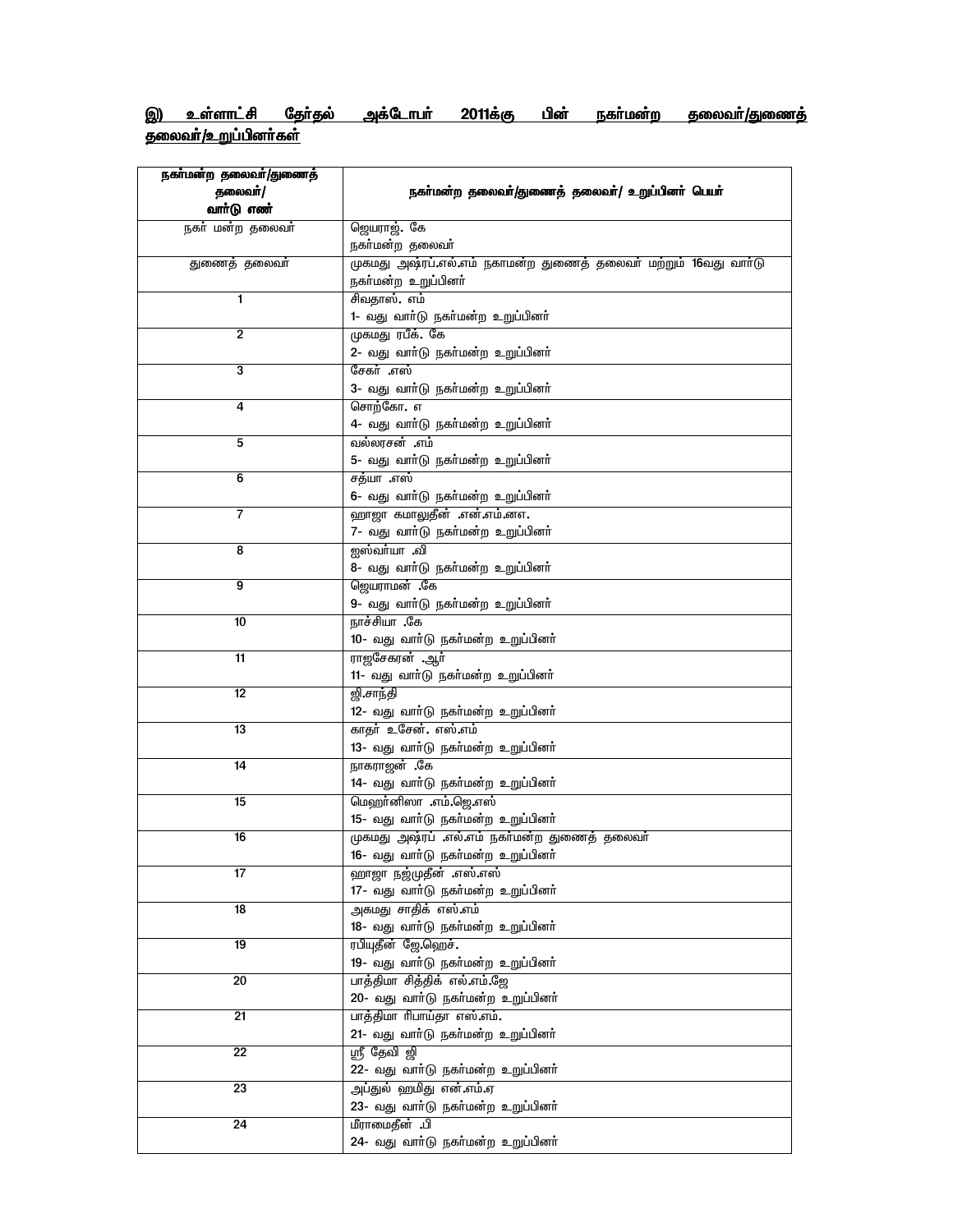<u>ஈ) உள்ளாட்சி தேர்தல் அக்டோபர் 2016ல் நடைபெறவில்லை. உள்ளாட்சி மன்ற தனி</u> அலுவலர் / ஆணையர் அவர்களின் விபரம்

| வ.எண்          | தனி அலுவலரின் பெயர்      | வருட விபரம்                 |
|----------------|--------------------------|-----------------------------|
|                | என்.சந்திரசேகரன்         | 29.11.2016 முதல் 30.12.2016 |
| $\overline{2}$ | புவனேஸ்வரன் (எ) அண்ணாமலை | 31.01.2018 முதல் 01.03.2019 |
| 3              | டி.ராஜகோபாலன்            | 30.05.2019 முதல் 29.07.2019 |
| 4              | என்.குமரன்               | 16.08.2019 முதல் 20.11.2019 |
| 5              | த. ராஜகோபாலன்            | 29.11.2019 முதல் 06.03.2020 |
| 6              | ஆர்.லதா                  | 31.03.2020 முதல் 30.07.2021 |
| $\overline{7}$ | த.ராஜகோபாலன்             | 31.08.2021 முதல் இன்று வரை  |

## *c)eph ;thf mikg;g[: thf mikg;g[:thf mikg;g[:*

- 1) <u>இந்ந</u>கராட்சியின் ஆணையராக அறிக்கையாண்டில் திருமதி,ஆர்,லதா நகராட்சி ஆணையராக 1.4.2020 முதல் 31.03.2021 வரை பணிபுரிந்து வந்துள்ளாா். *mwpf;ifahz;oy; efuhl;rp bghwpahsuhf 1.4.2020 Kjy; 31.03.2021 tiu*  திரு.த.ராஜகோபாலன் பொறியாளர் பணியாற்றி வந்துள்ளார்.
- 2) அறிக்கையாண்டில் 1.4.2020 முதல் 31.03.2021 வரை திருமதி.ஆா்.லதா அவா்கள் *Bkysuhf gzpahw;wp te;Js;shh;.*
- 3) 1.4.2020 முதல் 31.03.2021 வரை கிரு.டி.ஹாிகிருஷ்ணன் உதவியாளா் (கணக்கராக) பணிபுரிந்து வந்துள்ளார்.
- 4) நகராட்சியின் பொதுப்பிரிவு பணிகளை மேற்கொள்ள ஒரு மேலாளா், கணக்கா், ஐந்து இளநிலை உதவியாளா்களும், ஒரு பதிவறை எழுத்தா், ஒரு அலுவலக உதவியாளரும் மற்றும் தட்டச்சரும் பணியாற்றினாா்கள்**.** மேலும் 1999ம் ஆண்டு முதல்<br>தோற்றுவிக்கப்பட்ட கணினி உதவி திட்ட அமைப்பாளர் பணியிடக்கில் தோற்றுவிக்கப்பட்ட கணினி உதவி திட்ட அமைப்பாளர் பணியிடத்தில் திரு.வீ.ஆர்.ராஜேந்திரன் 01.04.2020 முதல் 31.03.2021 வரை பணிபுரிந்து வருகிறார்**.** நகராட்சியின் வரிவதூல் பணிகளை மேற்கொள்ள முன்று வருவாய் உதவியாளா்கள் பணியாற்றி வருகின்றனா்**.** நகரமைப்பு பணிகளை கவனித்திட ஒரு கட்டிட ஆய்வா் பணியாற்றி வருகின்றார். அறிக்கையாண்டில் பொதுப்பிரிவு பணியாளர்களுக்கான ஊதியம், அகவிலைப்படி, வீட்டு வாடகைப்படி, பிரயாணப்படி, பண்டிகை முன் பணம் மற்றும் ஒய்வூதியம், குடும்ப ஒய்வூதியம் ஆகிய பட்டுவாடாக்களின்படி செலவு தொகை ரு**. 46.61** இலட்சம் ஆகும். வதூல் பிரிவு பணியாளா் செலவினமாக ரு. 9.95 இலட்சம் செலவிடப்பட்டுள்ளது. பொறியியல் மற்றும் குடிநீா் பிாிவின் பணியாளா்களுக்கான செலவு ரு 25**.**98 இலட்சம், நகரமைப்பு பிரிவு பணியாளர்களுக்கான செலவு ரு**.8.2**0 இலட்சம், பொது சுகாதாரப் பிரிவு பணியாளர்களுக்கான செலவு ரூ.92.58 இலட்சம் செலவிடப்பட்டுள்ளது. மொறியியல் பிரிவில் தெருவிளக்கு பராமரிப்பில் மின்கம்பியாளா் பணியிடம் 23.5.2008 முதல் 31.3.2021 வரை காலியாக உள்ளது. மின்கம்பி உதவியாளர் ஒன்றும் பம்பு ரும் அட்டெண்டா் பணியிடம் ஒன்றும் 22.9.2008 முதல் 31.3.2021 வரை காலியாக உள்ளது**.**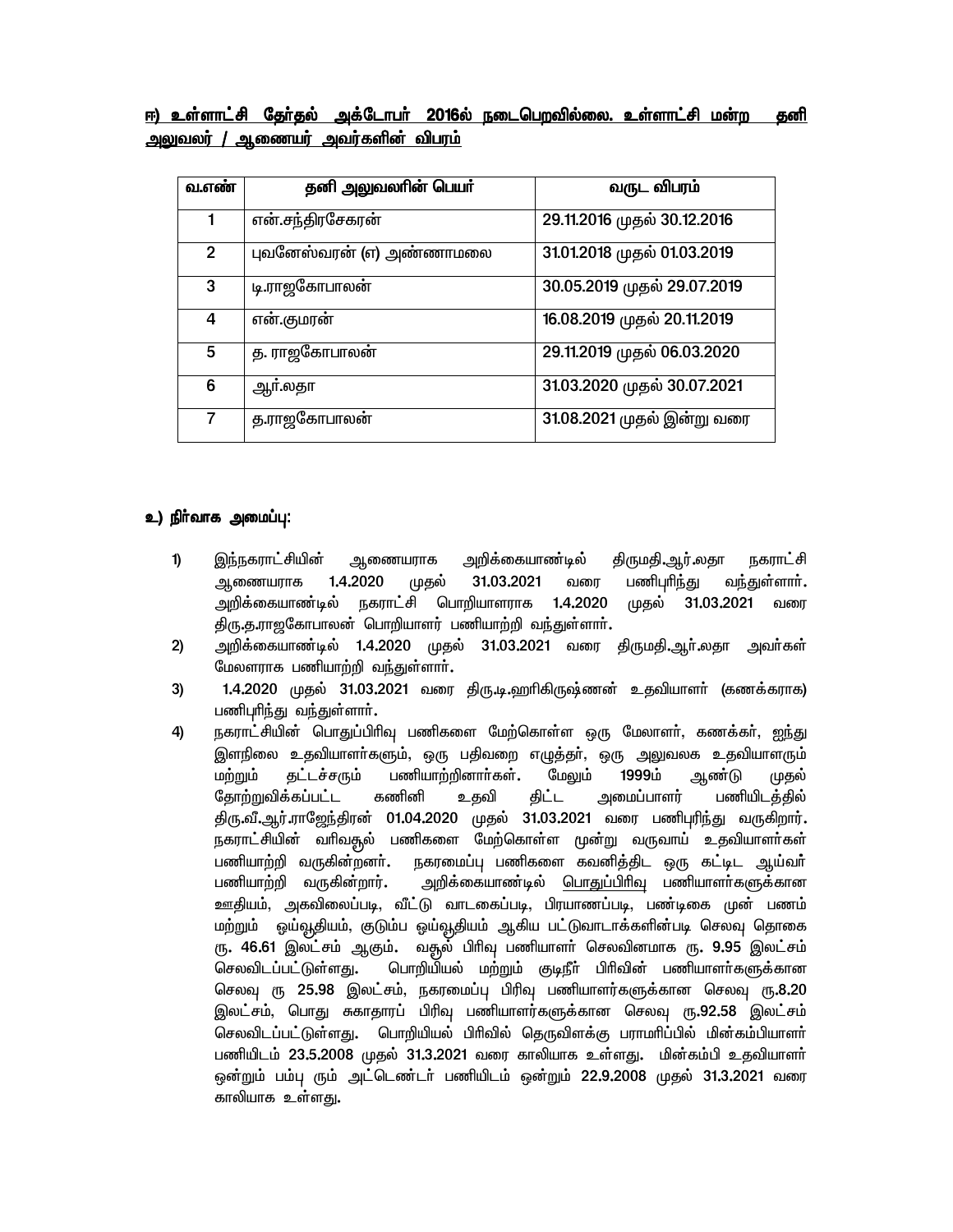## *2) kd;w mikg;g[: 2) kd;w mikg;g[:*

அறிக்கையாண்டில் நகர மன்றம் தனி அலுவலர் / ஆணையர் அவர்களால் *bray;gLj;jg;gl;lJ. ne;efh; kd;w Tl;lA;fis jdp mYtyu;/Mizau; jiyikapy; bkhj;jk; Kiwfs; Tl;lg;gl;L Tl;l eltof;iffs; Bkw;bfhs;sg;gl;Ls;sJ.*  அறிக்கையாண்டில் நடைபெற்றுள்ள கூட்டங்கள் நிறைவேற்றப்பட்ட பொருட்களின் விபரம் வருமாறு:

| சாதாரண<br>கூட்டம் | அவசர<br>கூட்டம் | சிறப்பு<br>கூடடம | மொத்த<br>கூட்டம் | முடிவு<br>செய்யப்பட்ட<br>பொருட்கள் | ஒத்தி<br>வைக்கப்பட்ட<br>பொருட்கள் |
|-------------------|-----------------|------------------|------------------|------------------------------------|-----------------------------------|
|                   |                 |                  |                  | 155                                |                                   |

## ஒப்பந்தக்குழு:

அறிக்கையாண்டில் ஒப்பந்தக்குழு கூட்டம் கூட்டப்படவில்லை.

## வரி மேல் முறையீட்டுக் குழு:

அறிக்்கையாண்டில் வரி மேல் முறையீட்டுக் குழு கூட்டம் கூட்டப்படவில்லை**.** 

#### *3 rhiy trjpfs;: rhiy trjpfs;:trjpfs;:*

அறிக்்கையாண்டில் இந்நகராட்சிக்கு சொந்தமாக 42.040 கி.மீ சாலைகள் நல்ல முறையில் பராமரிக்கப்பட்டு வரப்பட்டது. சாலைகளின் வகைப்பாடு வருமாறு:

| சாலையின் தன்மை           | 31.3.2020 முடிய கி. மீட்டரில் | 31.3.2021 முடிய கி. மீட்டரில் |
|--------------------------|-------------------------------|-------------------------------|
| 1. தாா்சாலை              | 35.320                        | 36.605                        |
| 2. கருங்கல் சாலை         |                               |                               |
| 3. சிவப்பு கப்பி சாலை    |                               |                               |
| $\overline{4.}$ மண் சாலை |                               | 1.645                         |
| 5. சிமெண்ட் சாலை         | 6.720                         | 3.790                         |
| மொத்தம்                  | 42.040                        | 42.040                        |

மேற்குறிப்பிட்ட நகராட்சி சாலைகள் தவிர இந்நகர் எல்லைக்குள் மொத்தம் 8**.5.** கி.மீ அளவிற்கு நெடுஞ்சாலைத் துறையினருக்கு சொந்தமான சாலைகளும், வசதிகளும் அமைந்துள்ளது.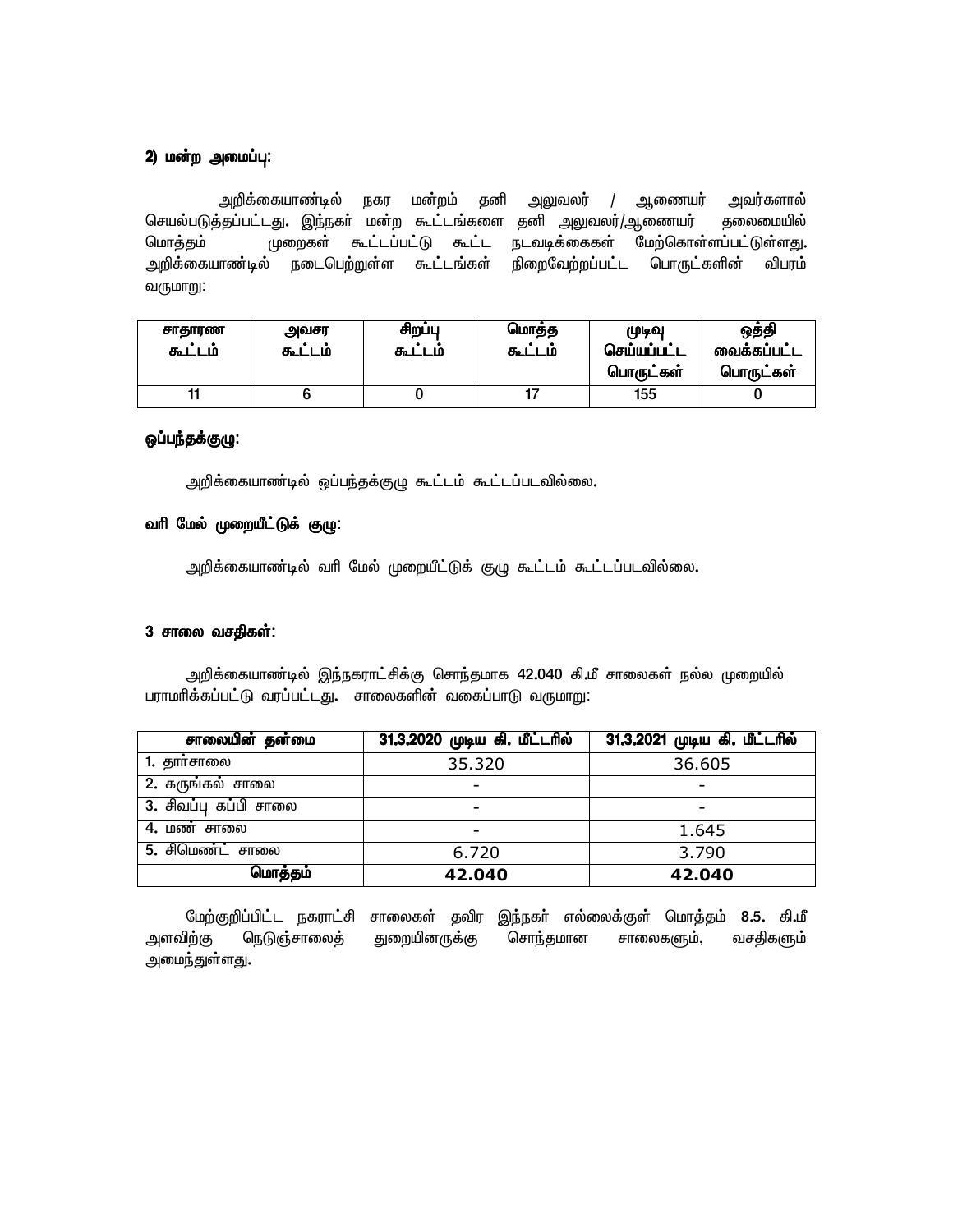## *தி*ட்ட பணிகள் விபரம்

| வ.<br>எண்      | திட்டத்தின் பெயர்                                               | பணிகள்<br>எண்ணிக்கை | மதிப்பீடு<br>தொகை |
|----------------|-----------------------------------------------------------------|---------------------|-------------------|
|                |                                                                 |                     | ரு. லட்சத்தில்    |
| அ              | 1.4.2020 முதல் 31.3.2021 வரை முடிவுற்ற பணிகள்                   |                     |                   |
| ஆ              | 1.4.2020 முதல் 31.3.2021 வரை தற்போது நடைபெற்று வரும் பணிகள்     |                     |                   |
| 1              | TURIP Scheme - பணி முடிக்கப்பட்டது                              | 21                  | 203.00            |
| $\overline{2}$ | Internal Plumping Scheme - Looff                                |                     | 133.00            |
|                | நடைபெற்றுவருகிறது.                                              |                     |                   |
| 3              | Solid Waste Management Scheme - Leonfl                          | 2                   | 32.80             |
|                | முடிக்கப்பட்டது                                                 |                     |                   |
| 4              | IUDM Scheme 2 Package - பணி முடிக்கப்பட்டது                     | 13                  | 321.00            |
|                | மற்றும் இரண்டு பணிகள் நடைபெற்றுவருகிறது.                        |                     |                   |
| 5              | 14 <sup>th</sup> CFC Road work 10 பணிகள் முடிக்கப்பட்டது.       | 10                  | 100.00            |
| 6              | IUDM (FSTP) பணி நடைபெற்றுவருகிறது                               | 1                   | 285.00            |
| $\overline{7}$ | SRP திட்டத்தின் கீழ் தார்சாலை மற்றும் சிமெண்ட்சாலை              | 25                  | 326.00            |
|                | பணிகள் நடைபெற்று வருகிறது.                                      |                     |                   |
| 8              | $15^{\text{th}}$ CFC திட்டத்தின் கீழ் பணிகள் நடைபெற்றுவருகிறது. | 5                   | 37.09             |

## *g[jpa mYtyf fl;olk;: mYtyf fl;olk;:-*

இந்நகராட்சியில் புதிய அலுவலக கட்டிடம் உள் கட்டமைப்பு இடைவெளி நிரப்பும் நிதி மற்றும் இயக்குதல் பராமரிப்பு இடைவெளி நிரப்பும் நிதி 2015-16, மற்றும் 2016-17 திட்டத்தின் கீழ் ரு.210.00 இலட்சம் மதிப்பீட்டில் கட்டப்பட்டு திறக்கப்பட்டது.

## *M) bjUtpsf;Ffs;:- bjUtpsf;Ffs;:-*

இந்நகராட்சியில் அமையப் பெற்றுள்ள தெருவிளக்குகளின் விபரம் வருமாறு:

| விளக்கின் வகையும் எண்ணிக்கையும் | 31.3.2020 ல் மொத்தம் | 31.3.2021 ல் மொத்தம் |
|---------------------------------|----------------------|----------------------|
| 1. LED                          | 1369                 | 1369                 |
| <b>2.</b> சோடியம் விளக்குகள்    | 60                   | 60                   |
| ் 3 .உயா்மின்  கோபுர  விளக்கு   |                      |                      |
| மொத்தம்                         | 1430                 | 1435                 |

தெருவிளக்குகளை எரியவிடவும், பராமரிப்பு செய்யும் போதிய மின் பணியாளர்கள் யாரும் இந்நகராட்சியில் இல்லாத காரணத்தால் தெருவிளக்கு பராமரிப்பு மேலும் தனியாா் மயமாக்கப்பட்டு சபரி எலக்ட்ரிக்கல்ஸ், லெட்சுமாங்குடி என்கிற தனியாா் நிறுவனம் முலம் தெருவிளக்குகள் யாவும் பரமரிக்கப்பட்டு வருகிறது**.** அறிக்கையாண்டில் தெருவிளக்கு பராமரிப்பு செலவு ர<mark>ு. 6.60</mark> இலட்சம் மற்றும் மின்கட்டணம் ரு. 22.00 இலட்சம் செலவிடப்பட்டுள்ளது.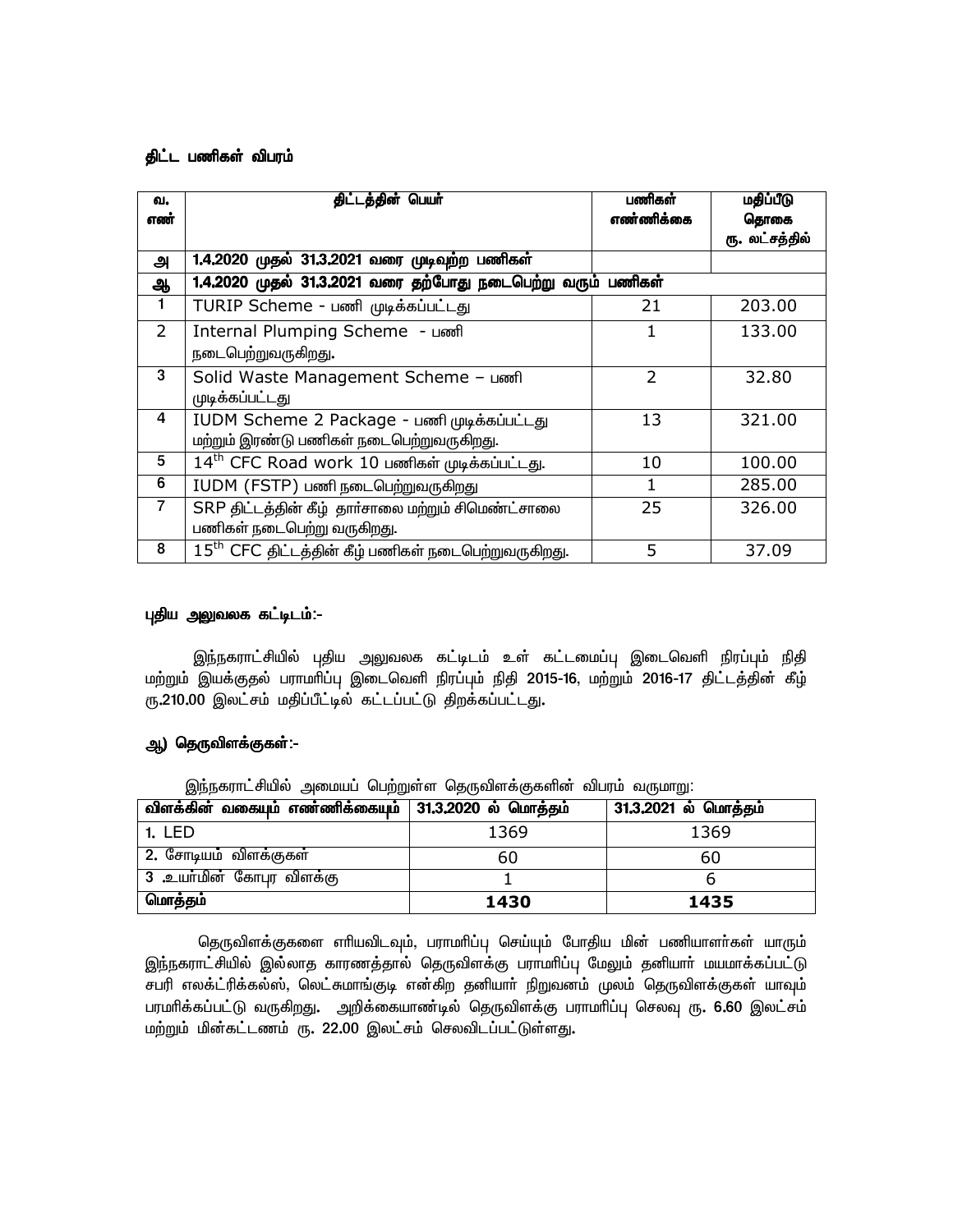## *n. FoePh; tpepBahfk; FoePh; tpepBahfk;*

இந்நகராட்சியின் தற்போதைய உபயோகத்தில் இருந்து வரும் குடிநீா் திட்டம் ஏற்கனவே பேருராட்சி காலத்தில் தமிழக அரசினால் ரு**. 18.50 லட்சம் செலவில் பாதுகாக்கப்பட்**ட குடிநீா் திட்டம் நிறைவேற்றப்பட்டது. நகராட்சி <u>அலு</u>வலக வளாகத்திலே 5 லட்சம் லிட்டா் கொள்ளளவு கொண்ட குடிநீா் தொட்டி அமைக்கப்பட்டு நகருக்கு குடிநீா் விநியோகம் காலை / மாலை இரு நேரங்களிலும் வழங்கப்பட்டு வரப்படுகிறது. இந்த மேல் நிலை தெட்டி முலம் ஒருவருக்கு தனிசரி 90 லிட்டர் குடிநீர் வழங்கப்பட்டு வரப்படுகி<u>றது</u>.

இந்திய சுதந்திர தின பொன்விழா வருடத்தின் சிறப்பு திட்ட அடிப்படையில் "**பொன்விழா** <mark>ஆண்டு குடிநீா் விநியோக</mark>" அபிவிருத்தி திட்டம் ரு. 117/- லட்சம் மதிப்பீட்டில் 70% சத கடன் மற்றும் 30% சத மான்ய அடிப்படையில் நகா் நிா்வாகம் மற்றும் குடிநீா் வழங்கு துறையின் / அரசாணை எண் 112 நாள்: 3**.11.1999ன் படி அனுமதிக்கப்பட்டு செயல்படுத்த**ப்பட்டுள்ளது**.** இத்திட்டத்தின் கீழ் 8 லட்சம் லிட்டர் கொள்ளளவு கொண்ட நீர் தேக்க தொட்டியும் 40**.**04கி,மீ நீளத்திற்கு குடிநீா் விநியோக குழாய்கள் பதிப்பிக்கும் பணியும் மேற்கொள்ளப்பட்டுள்ளது**.** இத்திட்டபணிகள் முடிவுற்று அறிக்கையாண்டில் நகராட்சிக்கு பொறுப்பு ஒப்படைக்கப்பட்டுள்ளது**.** இப்புதிய குடிநீா விநியோக அபிவிருத்தி திட்டம் பயனுக்கு வந்தவுடன் கூடுதலாக 3000 வீட்டு குடிநீா் குழாய் இணைப்புகள் வழங்கிட வகை செய்யப்பட்டுள்ளது. இதற்கான குடீநிா் விநியோக உப விதிகள் ஏற்படுத்திட நடவடிக்கைகள் மேற்கொள்ளப்பட்டுள்ளது**.** இந்த மேல் நிலை நீர்த் தொட்டி மூலம் ஒருவருக்கு ஒரு நாளுக்கு 90 லிட்டா் குடிநீா் வழங்கப்படுகிறது**.** ஆக, இரண்டு மேல்நிலை நீா் தொட்டி முலம் ஒருவருக்கு ஒரு நாளுக்கு 90 லிட்டா் குடிநீா் வழங்கப்பட்டு சிறப்பாக செயல்பட்டு வருகிறது**.** 

*bghJkf;fSf;F mwpf;ifahz;oy; Muk;gj;jpy; tPl;oizg;ghf 2414*  இணைப்புகளும் வணிக இணைப்புகளாக 22 ஆக மொத்தம் 2436 இணைப்புகள் உள்ளது**.** குடிநீா் கட்டண வரவாக அறிக்கையாண்டில் மொத்தம் ரூ.46.64 இலட்சம் வசூலாகி உள்ளது**.** *fle;j Mz;oy; \. 78.94 nyl;rk;MFk;. FOePh; thp gA;fPlhf brhj;J thpapy; \.59.04*  இலட்சம் வரவாகியுள்ள<u>த</u>ு.

இதர வகை குடிநீா் ஆதார அமைப்புகள் ஆக பொது மக்களின் குடிநீா் தேவைகளுக்கு 7 கைபம்புகள், 144 பொது குடிநீா் குழாய்கள் மற்றும் 137 இந்தியா மாா்க் ll பம்புகளும் அமைக்கப்பட்டுள்ளது. இனங்களின் சேவைப்படி வறட்சியான காலங்களிலும் பொது மக்களுக்கு தட்டுப்பாடின்றி குடிநீா் வசதிகள் செய்து தரப்பட்டுள்ளது. தற்போது 3900 புதிய குடிநீ<del>ர்</del> இணைப்புகள் வழங்குவதற்கு ரு.133.00 இலட்சத்திற்கு TUFIDCO மூலம் கடன் பெற்று புதிய இணைப்பகுள் ஒப்பந்ததாரர்கள் மூலம் வழங்கப்பட்டு வருகிறது**.** குடிநீா் விநியோக பணிகளை ஒப்பந்தப் பணியாளா்களை கொண்டு செயல்படுத்தப்பட்டு வரப்படுகிறது**.** மேலும் குடிநீா் திட்ட பணியாளா்களுக்கான ஊதியமாக ர<mark>ு. 9.60</mark> இலட்சம் மின் கட்டண செலவுகள் மற்றும் உபரி பொருட்களுக்கான செலவுகளாக அறிக்கையாண்டில் ரு26.00 இலட்சம் ஆக மொத்தம் ரு. 35.60 இலட்சம் செலவிடப்பட்டுள்ளது.

#### *c) ghjhs rhf;fil jpl;lk;: ghjhs rhf;fil*

இந்நகராட்சியில் பாதாள சாக்கடை திட்டம் ஏதும் அறிக்கையாண்டில் செயல்படுத்தப்படவில்லை. பாதாள சாக்கடை திட்டம் செயல்படுத்துவது குறித்த முன்மொழிவுகள் நகராட்சி நிர்வாக ஆணையர் சென்னை அவா்களுக்கு <u>அன</u>ுப்பப்பட்டுள்ளது**.** 

### **4. கல்வி:-**

இந்நகராட்சியில் பள்ளிகள் எதுவும் பராமரிக்கப்படவில்லை**.** மேலும் கல்வி வரியும் வதூலிக்கப்படுவதில்லை.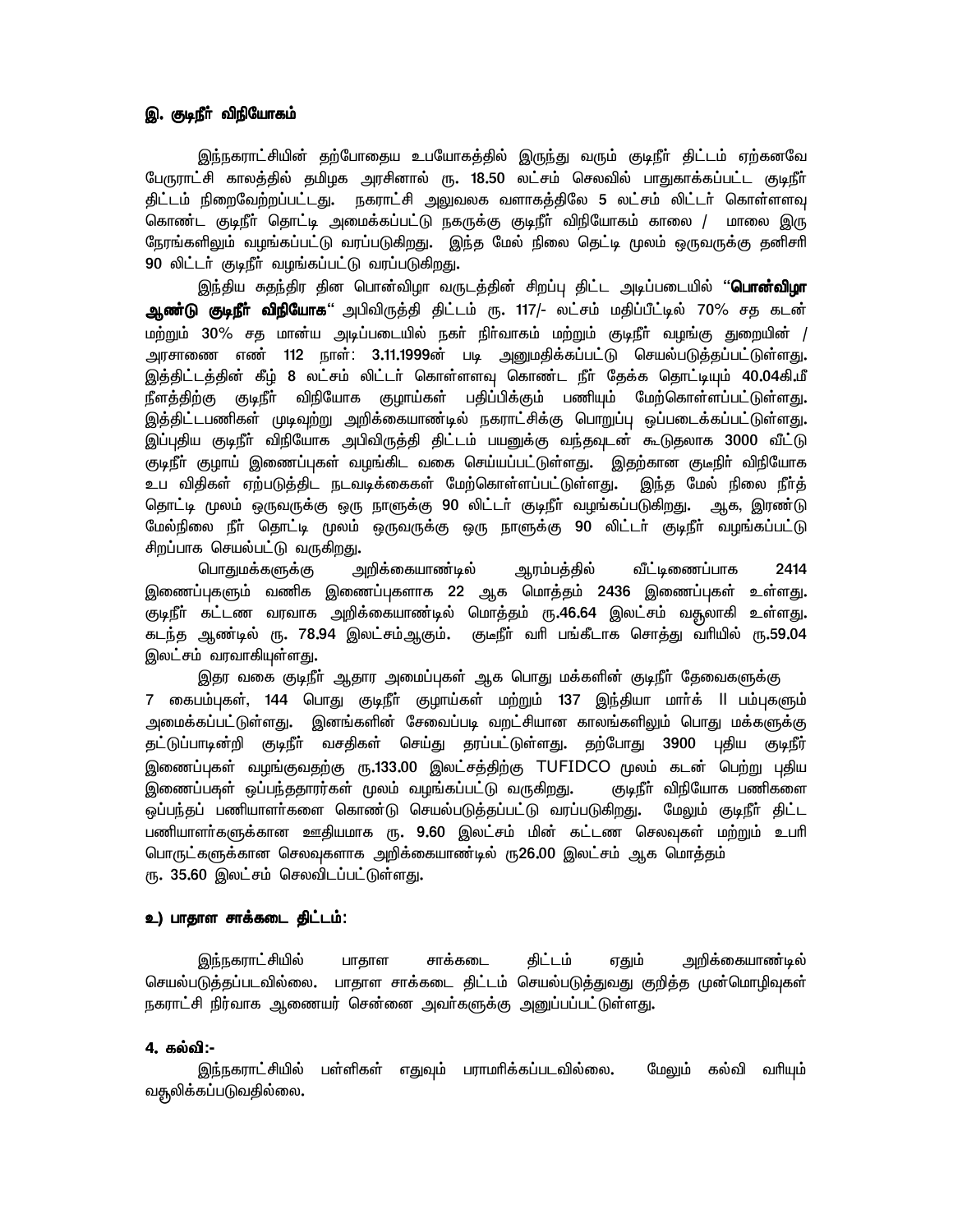## *5m) bghJ Rfhjhuk;: 5m) bghJ Rfhjhuk;:--*

இந்நகரின் பொது சுகாதார பணிகளை மேற்கொள்ள ஒரு துப்புரவு ஆய்வாளா், இரண்டு துப்புரவு மேற்பாா்வையாளா்கள் 21 நிரந்தர துப்புரவு பணியாளா்களும், கொசு மருந்து தெளிப்பவா் 1 நபரும், களப்பணி உதவியாளர் 1 நபரும் பணி செய்து வருகின்றனர். பொது சுகாதாரத்திற்கு கேடு விளைவிக்கும், அன்றாட குப்பை கழிவுகள் மற்றும் கழிவு நீா் வடிகால் சுத்தம் செய்யும் பணிகள் சிறப்பாக மேற்கொள்ளபப்ட்டு வரப்படுகி<u>றத</u>ு**.** 

பொது சுகாதார பணிகள் சிறப்பாக மேற்கொள்ளப்பட்டது**.** சுகாதாரப் பிரிவிற்கு குப்பைகள் அகற்றிட டிப்பர் லாாி, டம்பர் பின் வாகனம், டாடா ஏசி முன்றும் பயன்படுத்தப்பட்டு வரப்படுகிறது. பொது சுகாதார பிரிவின் பராமரிப்பு செலவாக ரூ.65,00,000 /- அறிக்கையாண்டில் செலவிடப்பட்டுள்ளது. இதே இனத்தின் கடந்த ஆண்டு செலவு ரூ.45,00,000 /- ஆக இருந்தது. பொது சுகாதார பணியாளா்களுக்கு தலா 2 செட் சீருடைகள் ரூ.39,168/- செலவில் வழங்கப்பட்டது**.** பொது சுகாதார விதிகளின் கீழ் அச்சம் மற்றும் அருவருக்கதக்க உரிமம் வழங்கும் நடவடிக்கைகளின்படி அறிக்கையாண்டில் மொத்தம் ரூ.26,000/- வகூலிக்கப்பட்டது**.** *fle;j Mz;L ne;j ndA;fspy; bkhj;jk; \.24,000/- bjhif tR{ypf;fg;gl;Ls;sJ.* 

## <u>ஆ மருத்துவ வசதிகள் மற்றும் மகப்பேறு மருத்துவம்:--</u>

<u>இநந்</u>கராட்சியால் மருத்துவமனைகளோ, மகப்பேறு மையங்களோ பராமரிக்கப்படவில்லை. நகரில் வாழும் பொது மக்களின் அத்தியாவசிய மருத்துவ மற்றும் மகப்பேறு சேவைகளுக்கென ஒரு அரசு மருத்துவமனையும், ஒரு நகர்புற அரசு ஆரம்ப சுகாதார நிலையமும், ஒரு தனியாா் மருத்துவ மனைகளும் செயல்பட்டு வருகின்றன**.** 

#### *n) bfhs;is Beha;fs; / bjhw;W Beha; jLg;g[: bjhw;W Beha; jLg;g[:--*

அறிக்கையாண்டில் இந்நகராட்சி பகுதியில் எந்த ஒரு கொள்ளை நோயோ தொற்று நோய் தாக்கம் ஏதும் நிகழவில்லை.

### *N) ahidf;fhy; Beha; jLg;g[:-- N) ahidf;fhy; jLg;g[:--*

இநந்கராட்சியால் யானைக்கால் நோய் தடுப்பு திட்டம் செயல்படுத்தப்பட்டு வரப்படுகி<u>றது</u>. இத்திட்டம் ஒரு மருந்து தெளிப்பவரை கொண்டு அறிக்கையாண்டில் செயல்படுத்தப்பட்டது**. உ) மலேரியா தடுப்பு:** 

அறிக்கையாண்டில் மலேரியா நோய் தாக்கம் ஏதும் ஏற்படவில்லை

### *C) btwpeha;fs; kw;Wk; gd;wpfs; jLg;g[:-- C) btwpeha;fs; kw;Wk; jLg;g[:--*

நடப்பு ஆண்டில் நாய்கள் மற்றும் பன்றிகள் பிடித்து அப்புறப்படுத்தப்பட்டுவிட்டது

## *v) gpwg;g[ nwg;g[fs;:-- nwg;g[fs;:--*

<u>இந்ந</u>கராட்சியால் மகப்பேறு மையங்கள் ஏதும் பராமரிக்கப்படவில்லை**.** அரசு மரு<mark>த்து</mark>வமனை மற்றும் தனியாா் மருத்து மனைகளின் நிகழ்வுகளினால் அறிக்கையாண்டில் மொத்தம் 139 பிறப்புகள் பதிவானது. இதில் ஆண்கள் 51ம், பெண்கள் 51ம் ஆகும். கடந்த ஆண்டு பதிவான 102 பிறப்புகளில் ஆண்கள் 64ம், பெண்கள் 41ம் ஆகும். பிறப்பு விகிதம் *bkhj;j kf;fl; bjhiff;F 0.54*% *rjtPjkhFk;. nr;rjtPjk; fle;j Mz;L 0.40* % *MFk;.*  இந்நகராட்சியினால் குடும்ப நல திட்ட மையங்கள் ஏதும் பராமரிக்கப்படவில்லை**.**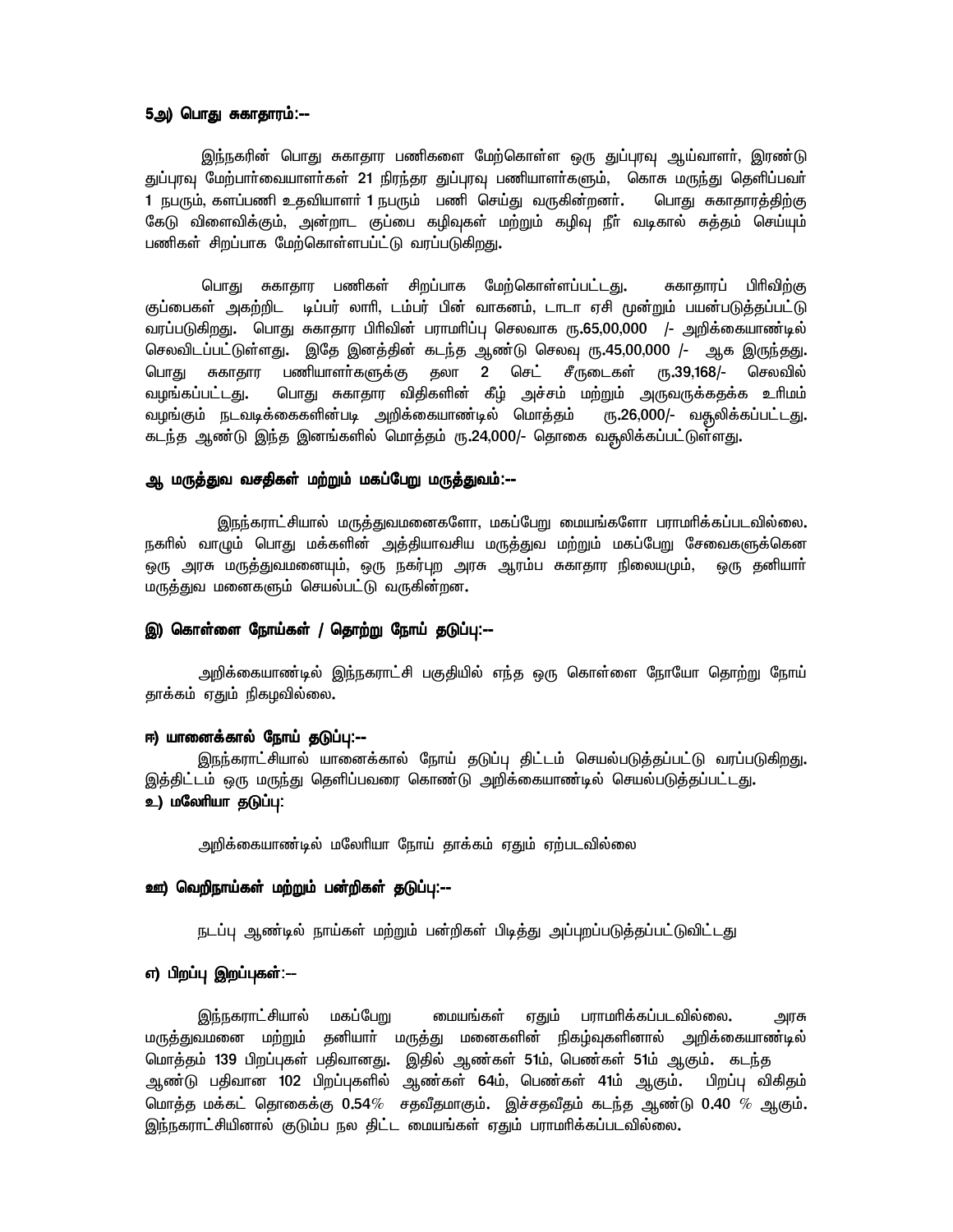*ne;efuhl;rpapd; mwpf;ifahz;oy; bkhj;jk; gjpthd nwg;g[fspd; vz;zpf;if 169*  ஆகும். கடந்த ஆண்டில் பதிவான இறப்புகளின் எண்ணிக்கை 172 ஆகும். அறிக்கையாண்டில் பதிவான இறப்புகளில் 80 ஆண்களும், 89 எண்ணிக்கை பெண்களும் அடங்குவா்**.** இறப்பு *tpfpjk; mwpf;ifahz;oy; 0.67*% *MFk;. fle;j Mz;od; nwg;g[ tpfpjk; 0.66*% *Mf*  இருந்தது. அறிக்கையாண்டில் இறந்து பிறந்த குழந்தைகள் எண்ணிக்கை 0 ஆக உள்ளது**.** அறிக்கையாண்டில் பதிவான இறப்புகளின் எண்ணிக்கையும் இறப்பிற்கான நோய் தாக்கத்தின் விபரமும் கீழ் விவரிக்கப்பட்டுள்ளவாறு உள்ளது:

| இறப்பின் காரணம்       | இறப்பின் எண்ணிக்கை |
|-----------------------|--------------------|
| 1. காசநோய்            |                    |
| 2. எலும்புருக்கி நோய் |                    |
| 3. இருதய நோய்         | 151                |
| 4. நாய்க்கடி          |                    |
| 5. புற்றுநோய்         | 3                  |
| 6. மற்ற வியாதிகள்     | 12                 |
| மொத்தம்               | 169                |

### ஏ) இடுகாடும் சுடுகாடும்

இந்நகராட்சியால் கீழ்வரும் பகுதிகளில் சுடுகாடும், இடுகாடும் பராமரிக்கப்பட்டு வரப்படுகின்றது. 1. கொரடாச்சேரி ரோடு, 2. மேல்கொண்டாழி விநாயகா் கோவில் தெரு,

1. வெண்ணாற்றங்கரை ஆஸ்பத்திரி ரோடு, 4. <u>அதங்குடி</u> வெண்ணாற்றங்கரையிலும் இவைகள் அமைக்கப்பட்டுள்ளது.

## 6) அரசு சேவை திட்டங்கள்:

## அ) சத்துணவு திட்டம்:

இந்நகராட்சியில் மாண்புமிகு முதலமைச்சரின் சத்துணவு திட்டம் செயல்படுத்தப்படவில்லை. இத்திட்டம் மாவட்ட சமுக நலத்துறையினால் செயல்படுத்தப்பட்டு வருகிறது**.** 

#### ஆ) குடும்ப நல திட்டம்:

இந்நகராட்சியால் குடும்ப நல திட்டம் ஏதும் செயல்படுத்தப்படவில்லை. குடும்ப நல திட்ட பணிகள் நகரில் அமை<u>ந்து</u>ள்ள அரசு மருத்துவமனையின் முலம் சிறப்பு முகாம்களின் படியும் செயல்படுத்தப்பட்டு வரப்படுகின்றது.

#### *n) Nkf;fphpiaf;fhd khd;a jpl;lk;: Nkf;fphpiaf;fhd khd;a*

ஆண்டு வருமானம் ரூ. 24,000/-க்கும் குறைவாக கொண்ட தாழ்த்தப்பட்ட சமுக மற்றும் பிற்படுத்தப்பட்ட வகுப்பினை சாா்ந்த குடும்பத்தின் இறந்தோருக்கான ஈம சடங்குக்கான மான்யத் தொகை ரூ. 2500/- தமிழக அரசின் ஆதிதிராவிடா் மற்றும் பழங்குடி நலத்துறையில் அரசாணை எண் 140 நாள்: 6**.8.1997ன் படி வழங்கப்பட்டு வருகின்றது**.

அறிக்கையாண்டில் மொத்தம் 0 பயனாளிகளுக்கு மொத்தம் ர<mark>ூ. 0 மான்யத் தொகையாக</mark> வழங்கப்பட்டது. இத்திட்டத்தின் கீழ் கடந்த ஆண்டு 0பயணாளிகளுக்கு ரு. 0 மான்யமாக வழங்கப்பட்டுள்ள<u>த</u>ு.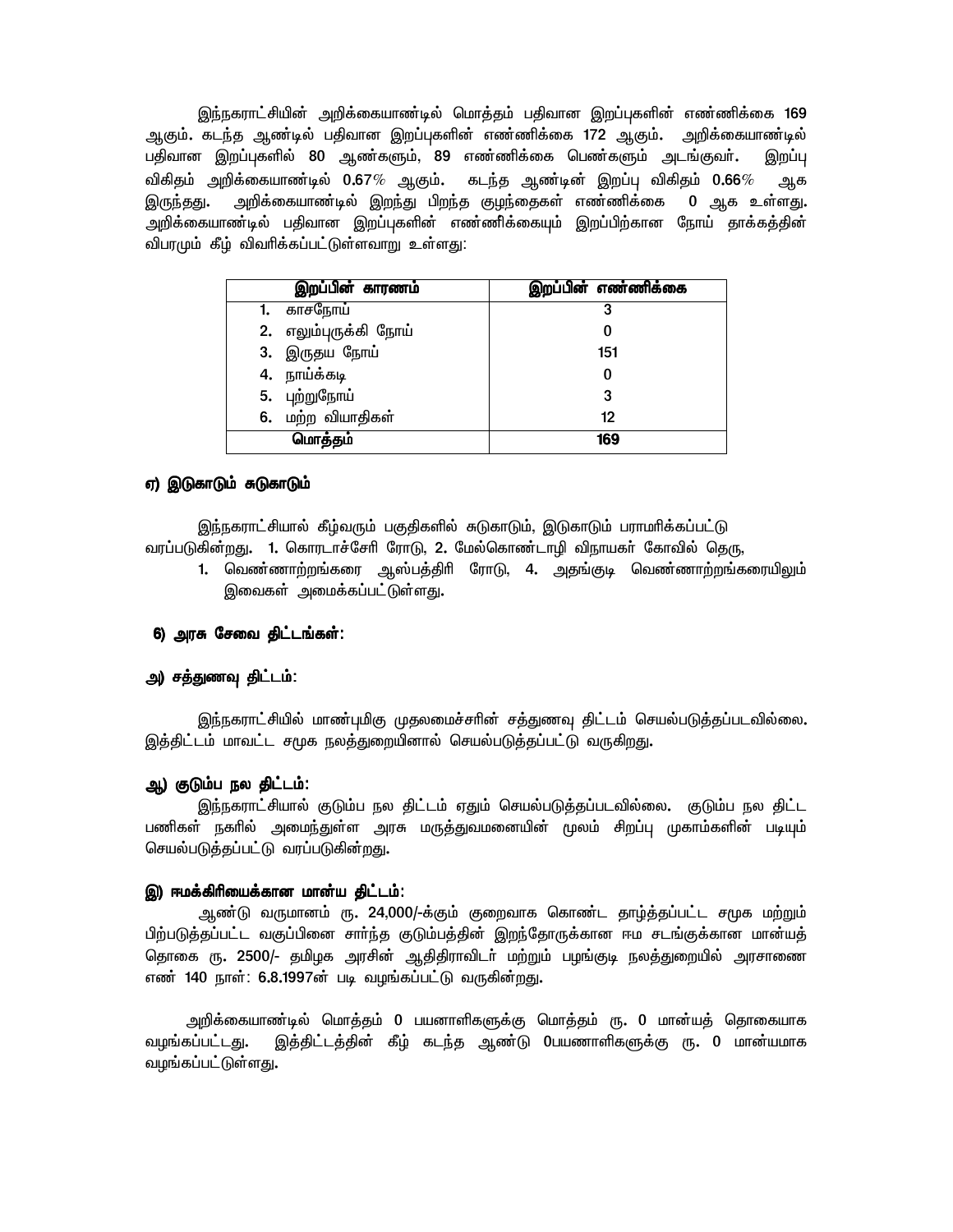#### *N) }tYhh; nuhkhkph;jk; mk;ikahh; epidt[ jpUkz jpl;lk N) }tYhh; nuhkhkph;jk; mk;ikahh; epidt[ jpUkz jpl;lk;: jpUkz jpl;lk;:*

இத்திட்டம் மாவட்ட சமுக நலத்துறையினால் செயல்படுத்தப்பட்டு வரப்படுகி<u>றது</u>. அறிக்கையாண்டில் இத்திட்டத்தின் கீழ் நகராட்சிக்கு நிதி ஒதுக்கீடு ஏதும் செய்யப்படவில்லை**.** 

### **உ) போலியோ நோய் தடுப்பு:**

அறிக்்கையாண்டில் போலியோ நோய் தடுப்பிற்கான சொட்டு மரு<u>ந்து</u> முகாம் நடக்கவில்லை.

#### **ஊ) பசுமை வளையம்:**

 *khd;ak; VJk; bgwg;gltpy;iy. gzpfs; VJk; bra;ag;gltpy;iy.* 

## *v) re;ijfSk; / jpUtpHhf;fSk;: / ) jpUtpHhf;fSk;:*

<u>இந்ந</u>கராட்சியில் புதிய பேருந்து நிலையம் அருகில் உள்ள நகராட்சிக்கு சொந்தமான இடத்தில் வாரச்சந்தை (சனிக்கிழமை) நடத்தப்பட்டு வருகிறது**.** சந்தையில் வணிகர்களால் அமைக்கப்படும் கடைகளுக்கு கடை ஒன்றுக்கு ரூ.200/-வீதம் வசூல் செய்யப்படுகி<u>றது</u>. இந்நகராட்சியில் அறிவிக்கப்பட்ட தல திருவிழாக்களும் ஏதுமில்லை**.** 

#### *V) fyit cuf;fplA;F: fyit cuf;fplA;F: fyit cuf;fplA;F:*

இந்நகராட்சிக்கு 2004-2005 அறிக்கை ஆண்டில், உரக்கிடங்கு அமைக்க ர<mark>ூ.3,63,125</mark> செலவில் 3**.56 ஏக்கா் நிலம், நகராட்சி எல்லைக்குட்பட்**ட பண்டுதகுடி என்ற வருவாய் கிராமத்தில், நிலம் மாவட்ட ஆட்சித் தலைவா் அவா்களால் விலை நிா்ணயம் செய்யப்பட்ட விலைக்கு கிரையம் *bra;ag;gl;Ls;sJ. murpd; khd;ak;* & *efuhl;rp bghJ epjpapypUe;J fpiuak;*  செய்யப்பட்டதாகும்**.** பின்னா் உரக்கிடங்கிற்கு அணுகு சாலைக்காக குனுக்கடி பகுதி புல எண்.9/9ல் 159 சென்ட் நிலம் வாங்கப்பட்டு இரண்டாவது மாநில நிதி குழு திட்டம் 2003-2004ம் ஆண்டின் கீழ் <u>அணுகு</u> சாலை மற்றும் காவலா் அறை ஆகிய நான்கு பணிகள் ரூ**.13.30 லட்சம்** மதிப்பீட்டில் பணிகள் முடிக்கப்பட்டு தற்போது புதிதாக வாங்கப்பட்ட உரக்கிடங்கில் இந்நகா் பகுதியில் தினசாி சேரமாகும் திடக்கழிவுகளை மக்கும் குப்பைகள், மக்காத குப்பைகள் என தரம் பிரிக்கப்பட்டு பராமரிக்கப்பட்டு வருகிறது. தமிழ்நாடு மாசுக்கட்டுப்பாடு வாரியம் சென்னை அவா்களின் தடையின்மை சான்றும் 28**.5.2004 பெறப்பட்டு கிரையம் செய்யப்பட்ட**தாகும். <u>உர</u>க்கலவை தயாா் செய்யப்பட்டு <u>இந்ந</u>கராட்சி பகுதியில் சேகரிக்கப்படும் 4.5டன் மக்கும் குப்பையினை உரமாக்கும் விதமாக குனுக்கடியில் 2 டன் அளவு உள்ள ஒரு நுண்ணுயிர் உரக்கூடமும். ரேடியோ பாா்க்கில் 1 டன் அளவுள்ள நுண்ணுயிா் உரக்கூடமும் கட்டப்பட்டு பயன்படுத்தப்பட்டு வருகிறது. மேற்படி உரக்கிடங்கின் மூலம் இது நாள் வரை ர<mark>ூ.45,000/-க்கு உரம்</mark> விற்பனை செய்யப்பட்டுள்ளளது**.** 

#### *x) g{A;fhf;fSk; / EhyfA;fSk;: / EhyfA;fSk;:*

இந்நகராட்சியால் நூலகமோ, வாசக சாலையோ, மற்றும் பொழுது போக்கிற்கான பூங்காக்களோ பராமரிக்கப்படவில்லை**.**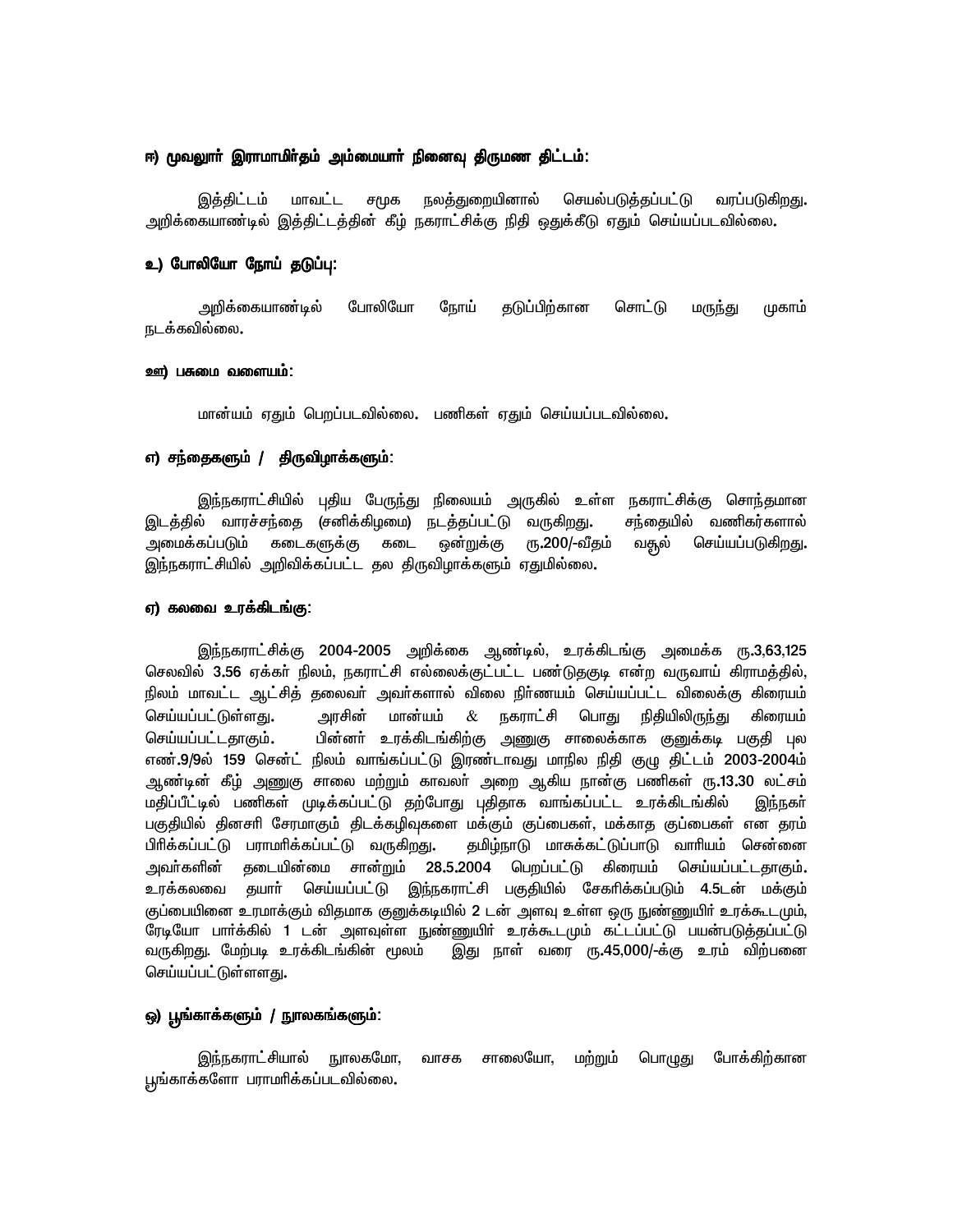#### *7.tUtha; mikg;g[: mikg;g[:*

#### <mark>அ) அங்காடிகளும் கடைகளும்</mark>:

<u>இந்ந</u>கராட்சிக்கென நிரந்தர வணிக அங்காடிகள் ஏதுமில்லை. நகராட்சியால் தினசரி அங்காடிகள் இரண்டு பராமரிக்கப்பட்டு வரப்படுகிறது. இவைகளில் ஒன்று இறைச்சி வியாபாரத்திற்காகவும், இன்னொன்று இறைச்சி மற்றும் மீன் விற்பனைக்காவும் பயன்படுகி<u>றது</u>**.** இத்தலைப்பின் கீழ் நடப்பு 2020-2021 ஆண்டில் ரு. 2,53,024/- வருவாய் கிடைத்துள்ளது. கடந்த ஆண்டில் ரு**. 1,65,900/- கிடைக்குள்ளது.** 

## *M) filfs;: filfs;:*

நகராட்சிக்கு சொந்தமாக ரம்ஜான் மாா்க்கெட்டில் 5 கடைகளும், நேரு வேலை வாய்ப்பு திட்டத்தில் 3 கடைகளும் ஆக 8 கடைகள் உள்ள<u>து</u>.

#### *n) ML mof;Fk; bjhl;o: mof;Fk; bjhl;o:*

இந்நகராட்சிக்கு ஆடு அடிக்கும் தொட்டி ஒன்றும் மாடு அடிக்கும் தொட்டி ஒன்றும் தனித்தனியாக இயங்கி வருகிறது**.** இத்தலைப்பின் கீழ் அறிக்கையாண்டில் மொத்தம் ரு.96,469/-வரவாகி உள்ளது. கடந்த ஆண்டு ரு. 1,10,250/- வருவாய் ஈட்டப்பட்ட<u>து</u>.

#### *N. rhiy xu gyd; jUk; kuA;fs;: N. rhiy gyd; jUk; kuA;fs;:*

நகராட்சி பகுதியில் உள்ள சாலை ஓர பலனகள் தரும் மரங்களின் பலன்கள் மழை நீா் வறட்சியின் காரணமாக காய்ப்பு இல்லாததால் யாரும் ஏலம் கோர முன் வரவில்லை**.** மரஇனங்களில் தென்னை மரங்களின் காய்ப்பு தன்மை நோய் தாக்குதலினாலும், இதர மரங்களின் வயது முதிா்ந்த தன்மையினாலும் ஏலம் கோாிட ஒருவரும் முன் வராத நிலையினால் இத்தலைப்பின்கீழ் 2020-2021ஆம் ஆண்டில் குளம் மற்றும் மரப்பாசியினங்களில் ரூ.19791/- வசூல் செய்யப்பட்டுள்ளது. 2019-2020ஆம் ஆண்டில் ரூ.10,950/- வசூல் செய்யப்பட்டுள்ளது.

## **உ) பேருந்து நிலையம்:**

பேருந்து நிலையத்திலுள்ள 11 கடைகள் உள்ளது. 2012-13 நகர்ப்புற வளர்ச்சி திட்டநிதி உதவியின் கீழ் முழுக்கடன் திட்டத்தில் ர<mark>ு,30</mark> லட்சம் மதிப்பீட்டு செலவில், தமிழ்நாடு நகா்புற வளர்ச்சி நிறுவனத்தாரின் ந**.**க.29685/89/யுபி/ நாள்: 22**.2.1991 படி கடன் அனுமதிக்கப்பட்டு**, பேருந்து நிலைய கட்டுமான பணிகள் பொதுப்பணித்துறையினரின் வாயிலாக கட்டி 31.8.95 <sup>.</sup> *Kof;fg;gl;Ls;sJ. Mdhy; BgUe;J epiyaj;jpw;F Bjitahd fl;lz fHptiw,*  குளியலறை, சுற்று சுவா்கள் மற்றும் உட்புற சாலை வசதிகள் அமைக்கப்படவில்லை. இப்பேருந்து நிலையம் முற்றிலும் இயங்காத நிலையில் இருந்து வருகிறது**.** இப்பேருந்து நிலையத்தில் 11 கடைகள் கட்டப்பட்டு 1996 ல் ஏலம் விடப்பட்டது. ஆனால் தொடா்ந்து பேருந்து நிலையம் பல ஆண்டுகளாக தொடர்ந்து சுமார் 15 முறைகள் கடைகள் ஏலம் விட்டும் ஏலம் கோர யாரும் முன்வரவில்லை. எனவே இயங்காத நிலையில் இருந்து வருவதால் பேருந்து நிலைய கடைகளில் இருந்து வருவாய் வரவுகள் இல்லை. கூத்தாநல்லுாா் வந்து போகும் பேருந்துகளுக்கு நடப்பாண்டில் வருவாய் வரவு ஏதும் வரப்பெறவில்லை.

#### <u>்வாரச்சந்தை: -</u>

புதிய பேருந்து நிலையம் அருகில் நகராட்சியால் நடத்தப்படும் வாரச்சந்தை மூலம் 2020-2021ம் நிதியாண்டிற்கு ரூ.56,800/- வதூல் செய்யப்பட்டுள்ளது.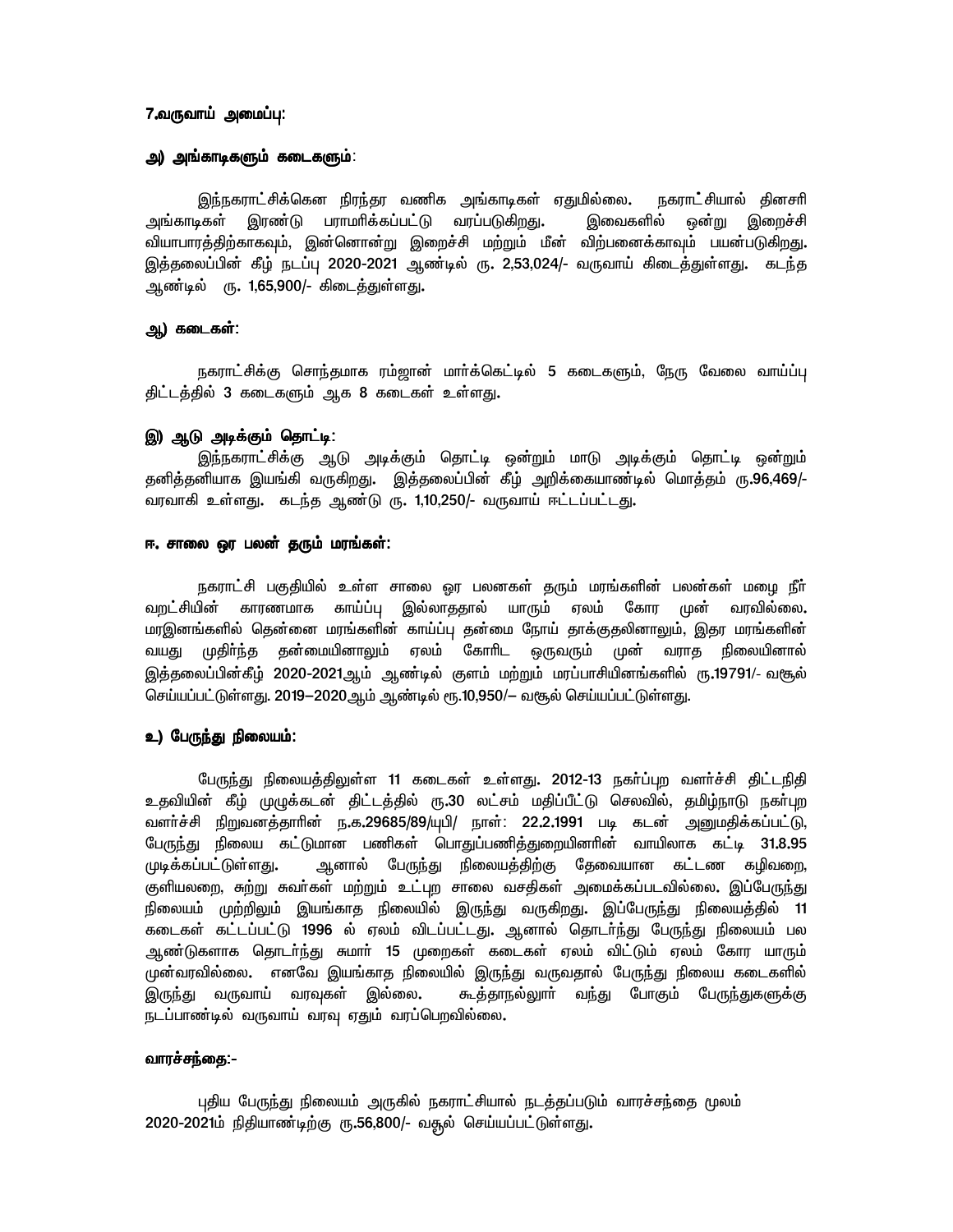#### <u>ஊ)</u> நகரமைப்பும் நகரளவும்:

கூத்தாநல்லுாா் நகராட்சி அரசு ஆணை எண்:176 வீட்டு வசதி மற்றும் நகா்புற வளா்ச்சிதுறை நாள்:19**.4.99ன் படி உள்ளுா்திட்ட குழுமமாக அறிவிக்கப்பட்ட** பகுதியாகும்**.** அதன்படி இந்நகராட்சிக்கு வரைவு முழுமை திட்டம் தயாரிக்க அரசு ஆணை எண்:120 வீட்டு வசதி மற்றும் நகா்புற வளா்ச்சி துறை நாள்: 21.5.2004ன் வெளியிடப்பட்டு அதன் படி வரைவு முழுமை திட்டம் அரசு ஆணை எண் 242 நாள் 18.9.2006ல் வெளியிடப்பட்டு முழுமைதிட்டம் அங்கீகாிக்கப்பட்டு தமிழக அரசு இதழ் பிாிவில் Part II Section II நாள் **3.11.2010** பக்கம் 793-ல் வெளியிடப்பட்டு உள்ளது. மறுபிரசுரம் மாவட்ட அரசு இதழில் வெளியிடப்பட வேண்டி உள்ளது**.** 

 *Tj;jhey;Yhh; efuhl;rp jdpj;j cs;Sh; jpl;l FGkkhf mwptpf;fg;gl;L fle;j 2012-* 2013ம் ஆண்டு வரை திட்ட அனுமதி வழங்கப்படாமல் கட்டிட அனுமதி வழங்கப்பட்டு வந்துள்ளது**.** மேலும் அபிவிருத்தி கட்டணம் வதூலிக்கப்படாமல் இருந்துள்ளது**.** உள்ளுா்திட்ட குழுமம் உறுப்பினா்கள் நியமிக்கப்படாமல் இருந்து வந்துள்ளது. இக்குறைபாடு களையப்பட்டு அபிவிருத்தி கட்டணம் வதூலிக்கவும் திட்ட அனுமதி வழங்கிடவும், உள்ளுா் திட்ட குழும உறுப்பினா்கள் .<br>நியமிக்கவும் நடைமுறைப்படுத்தப்படும் நகரமைப்பு பிரிவு பணிகளை மேற்கொள்ள நகராட்சிகள் நிர்வாக ஆணையர் அலுவலக 14.8.96 தேதியிட்ட செயல்முறை ந.க.எண் 70249 (டிபி) ன் படி ஒரு நகரமைப்பு ஆய்வில் பணியிடமும், ஒரு சங்கிலி ஆள் பணியிடமும் <u>அனு</u>மதிக்கப்பட்டது**.** இப்பணியிடங்களில் நகரமைப்பு ஆய்வாளர் பணியிடம் நிரப்பப்பட்டு சங்கிலி ஆள் பணியிடம் *fhyahf cs;sJ. fl;ol mDkjp tHA;Ftjw;F nt;twpf;if Mz;oy; KiwBa:* 

| வ.<br>எண்    | விபரம்                                          | தொகை     |
|--------------|-------------------------------------------------|----------|
|              | கட்டிட உரிமையானை கட்டணம்                        | 1,75,595 |
| $\mathbf{2}$ | ஆக்கிமிப்பு<br>பேன்ற<br>திருமணபந்தல்<br>கட்டணம் | O        |
| 3            | கல், மண் சேகரிப்பு, ஆக்கிரமிப்பு                | 53,004   |
| 4            | மழைநீர சேகாிப்பு வைப்புத் தொகை                  | 1,26,500 |
|              | மொத்தம்                                         | 3,55,099 |

என மேற்கண்ட இனங்களுக்கு தொகை ரு.3,55,099/- வதூலிக்கப்பட்டுள்ளது. எதிர்வரும் அறிக்கை ஆண்டு முதல் தான் மழைநீா் சேகாிப்பு வைப்புத் தொகை ஒவ்வொரு கட்டிட அனுமதி கோரும் விண்ணப்பத்துடனும் வதூலிக்கப்பட உள்ளது**.** 

அறிக்கையாண்டில் மொத்த கட்டிட விண்ணப்பங்கள் 24 அனுமதி கோரி *bgwg;gl;Ls;sJ. ntw;wpw;F tpz;zg;gA;fSf;F 31 fl;ol mDkjp tHA;fg;gl;Ls;sJ. 2*  கட்டிட அனுமதி மறுக்கப்பட்டுள்ளது**.** 

நகரளவா் மற்றும் சங்கிலியாள் பணியிடத்தில் தொடா்ந்து பணியாளா் பணியாற்றியும் நகரளவு பணிகள் பொதுமக்களுக்கு தொய்வின்றி வழங்கப்பட்டு வருக<u>ிற</u>து**.**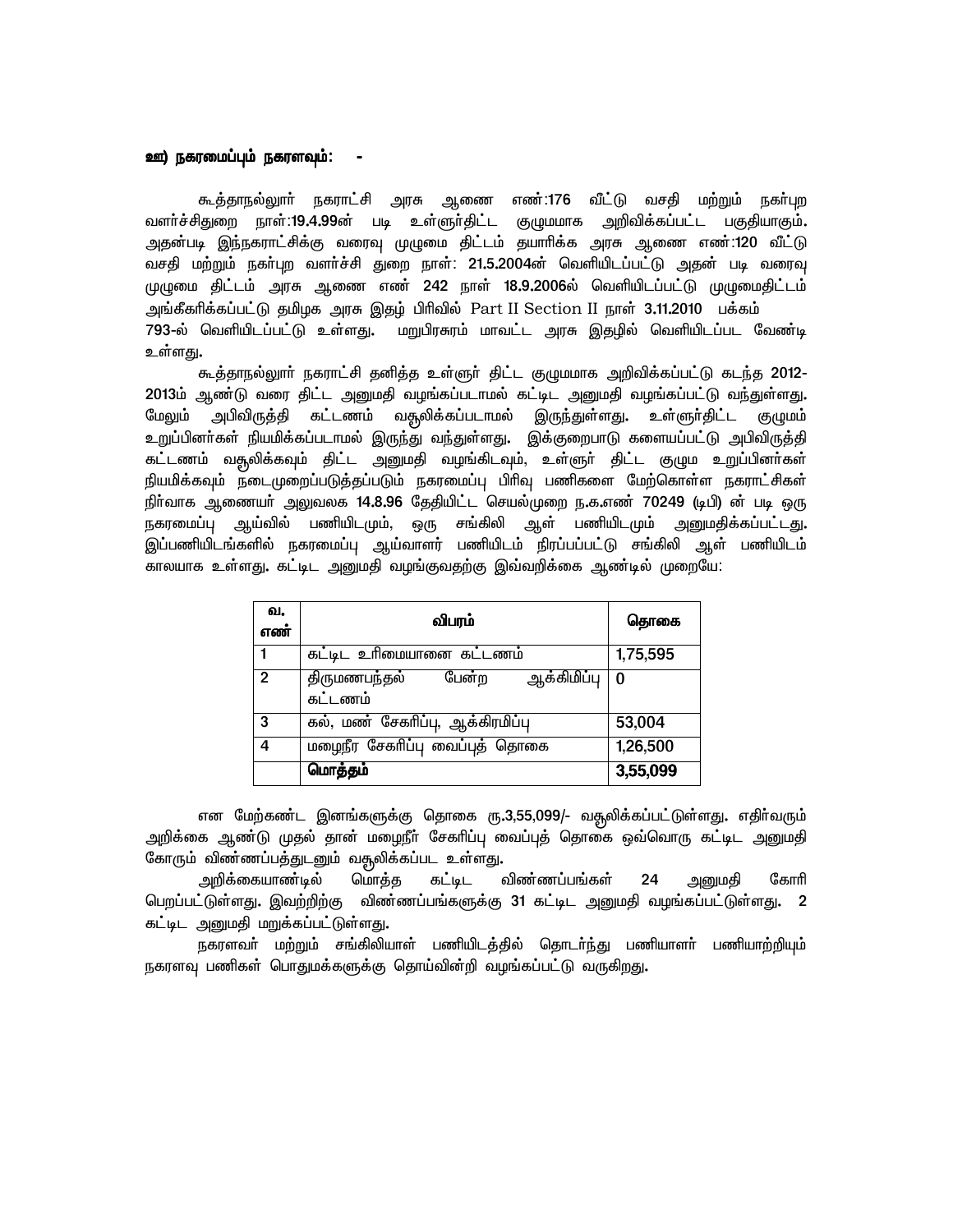## **ஒ) வரி மற்றும் வதூல் விபரம்:**

இந்நகராட்சியில் வரி விதிக்கப்பட்ட கட்டிடங்களுக்கான சொத்து வரி, காலிமனை வரி மற்றும் தொழில் வரி கேட்பின்படி அறிக்கையாண்டிலும் கேட்பு வசூல் நிலுவை விபரம் வருமாறு:

| மற்றும் தொழில் வரி மற்றும் வரியில்லா இனங்கள் (ரு. லட்சத்தில்)<br>சொத்து வரி காலிமனை வரி |        |                                |        |       |        |         |
|-----------------------------------------------------------------------------------------|--------|--------------------------------|--------|-------|--------|---------|
| 2020-2021 ஆண்டு                                                                         | கேட்பு |                                |        | வதூல் |        |         |
|                                                                                         | நிலுவை | மொத்தம்<br>நடப்பு              |        |       | நடப்பு | மொத்தம் |
| சொத்துவரி                                                                               | 35.06  | 68.07                          | 103.13 | 13.87 | 47.02  | 60.89   |
| காலிமனை வரி                                                                             | 35.57  | 7.60                           | 43.12  | 2.09  | 0.88   | 2.97    |
| தொழில் வரி                                                                              | 3.07   | 7.88                           | 10.95  | 0.41  | 6.34   | 6.76    |
| வரியில்லா இனங்கள்                                                                       | 1.57   | 4.73                           | 6.30   | 0.53  | 4.56   | 5.09    |
| குடிநீா கட்டணம்                                                                         | 3.53   | 0.85<br>6.22<br>11.62<br>15.15 |        |       |        | 7.06    |
| மொத்தம்                                                                                 | 78.80  | 99.90                          | 178.65 | 17.75 | 65.02  | 82.77   |

# <u>அறிக்கை ஆண்டு விபரம்</u>

| சொத்து வரி காலிமனை வரி மற்றும் தொழில் வரி<br>மற்றும்<br>வாியில்லா இனங்கள் |        |        |         |        |        |         |  |
|---------------------------------------------------------------------------|--------|--------|---------|--------|--------|---------|--|
| (ரு. லட்சத்தில்)                                                          |        |        |         |        |        |         |  |
| 2019-2020                                                                 |        | நிலுவை |         |        | %      |         |  |
| ஆண்டு                                                                     | நிலுவை | நடப்பு | மொத்தம் | நிலுவை | நடப்பு | மொத்தம் |  |
| சொத்துவரி                                                                 | 63.73  | 66.31  | 130.04  | 45.93  | 49.27  | 95.20   |  |
| காலிமனை வரி                                                               | 29.86  | 7.17   | 37.03   | 2.08   | 0.72   | 2.80    |  |
| தொழில் வரி                                                                | 2.96   | 8.00   | 10.95   | 1.19   | 6.85   | 8.04    |  |
| வரியில்லா                                                                 | 0.92   | 3.24   | 4.16    | 0.00   | 2.58   | 2.58    |  |
| இனங்கள்                                                                   |        |        |         |        |        |         |  |
| குடிநீா் கட்டணம்                                                          | 6.23   | 10.55  | 16.78   | 4.69   | 8.55   | 13.24   |  |
| மொத்தம்                                                                   | 103.7  | 95.27  | 198.96  | 53.89  | 67.97  | 121.86  |  |

சொத்துக்கள் மீதான வரிவிதிப்பு விசிதாச்சாரம் இணைப்பு 3 ல் தரப்பட்டுள்ளது**.** 

## **வரி விகிதாச்சாரம்:**

நகரில் வரி விதிக்கப்பட்டுள்ள கட்டிடங்களின் எண்ணிக்கை 7599 <u>ஆகு</u>ம்**.** விதிக்கப்பட்டுள்ள வரி தொகைகளின் அடிப்படையில் வரி விகிதாச்சாரம் ரு**.**896/- ஆக அறிக்கையாண்டில் உள்ளது.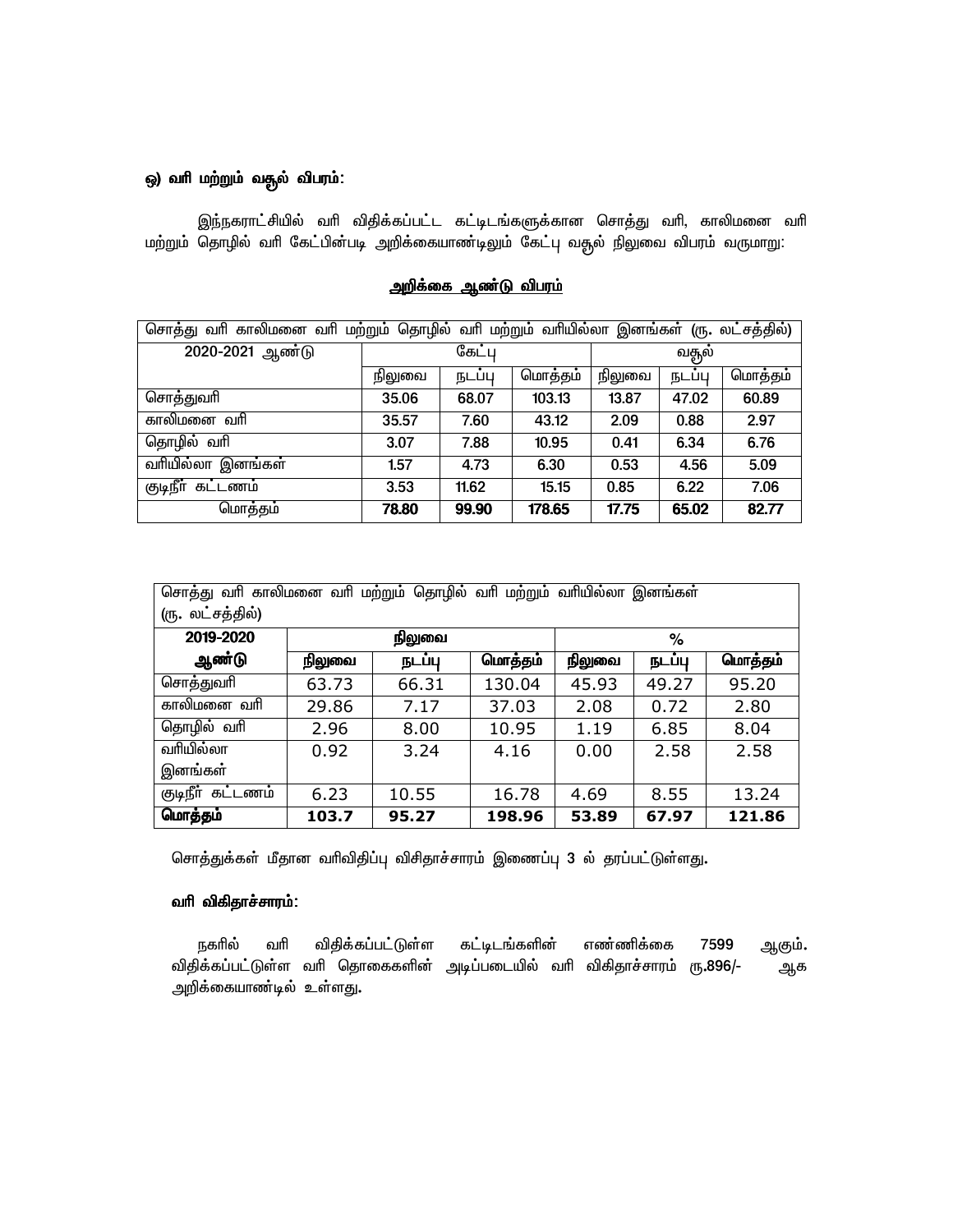#### வழக்குகள்:

| நீதி மன்ற விபரம்                     | நகராட்சிக்கு எதிராக |
|--------------------------------------|---------------------|
|                                      | தொடரப்பட்டது        |
| 1. மாவட்ட முன் சீப் நீதிமன்றத்தில்   |                     |
| 2. மாவட்ட செசன்ஸ் நீதிமன்றத்தில்     |                     |
| 3. சென்னை உயர்நீதி மன்றத்தில்        |                     |
| 4. தமிழ்நாடு நிா்வாக தீா்ப்பாயத்தில் |                     |
| மொத்தம்                              |                     |

அறிக்கையாண்டில் ஆரம்பத்தில் 1 வழக்குகள் நிலுவையில் உள்ளது. அறிக்கையாண்டில் பதிவான வழக்குகளின் எண்ணிக்கை இல்லை. வழக்குகளின் விபரம் வருமாறு:

இவ்வழக்குகளை முடிவு செய்ய உரிய நடவடிக்கைகள் மேற்கொள்ளப்பட்டுள்ளது. வழக்குகள் விசாரணை உள்ளன.

## **9. தணிக்கை:**

2020-2021ம் ஆண்டு தணிக்கையறிக்கையின்படி மொத்தம் நிலுவையாக உள்ள தணிக்கை பத்திகளின் எண்ணிக்கை 623 ஆகும். இத்தணிக்கை பத்திகளின்படி ஆட்சேபிக்கப்பட்டுள்ள தொகை மொத்தம் ரு.967.00/- இலட்சம் ஆகும். இதில் சிறப்பு கடிதப் பத்திகளின் எண்ணிக்கை 311 சாதா பத்திகளின் எண்ணிக்கை 312 ஆகும்.

#### 10. கடன்கள்:

இந்நகராட்சி சாலைகள்/குடிநீா் விநியோகம்/ பேருந்து நிலையம் கட்டும்/ மின் விளக்கு *trjp Bghd;w brytpdA;fSf;fhf bgw;w fld;fspd; bkhj;jk; epYit* %.70.92/- லட்சங்களாகும். 31.03.2021 தேதியில் கொடுக்கப்பட வேண்டிய திரும்ப செலுத்த வேண்டிய *fld;fs; kw;Wk; gl;oay;fs;* 

| வ.<br>எண் | விபரம்                                     |        | ரூபாய் லட்சங்களில் |
|-----------|--------------------------------------------|--------|--------------------|
| 01        | <b>TNUDP INFRA</b>                         |        | 23.09              |
| 02        | கொடுக்கப்பட வேண்டிய வைப்பு<br>தொகைகள்      | ٠<br>٠ | 17.00              |
| 03.       | ஒருங்கிணைந்த நகா்புற வளா்ச்சி திட்ட<br>கடன | ۰      | 30.83              |
|           | கூடுதல்                                    |        | 70.92              |

### 11. நிதி வரவு செலவு விபரம்:

1.4.2019 முதல் 31.3.2021 முடிய உள்ள நிதியாண்டில் நகராட்சியின் வரவு செலவு விபரங்களின் சுருக்கம் கீழ்வருமாறு பட்டியலிடப்பட்டுள்ளது**.**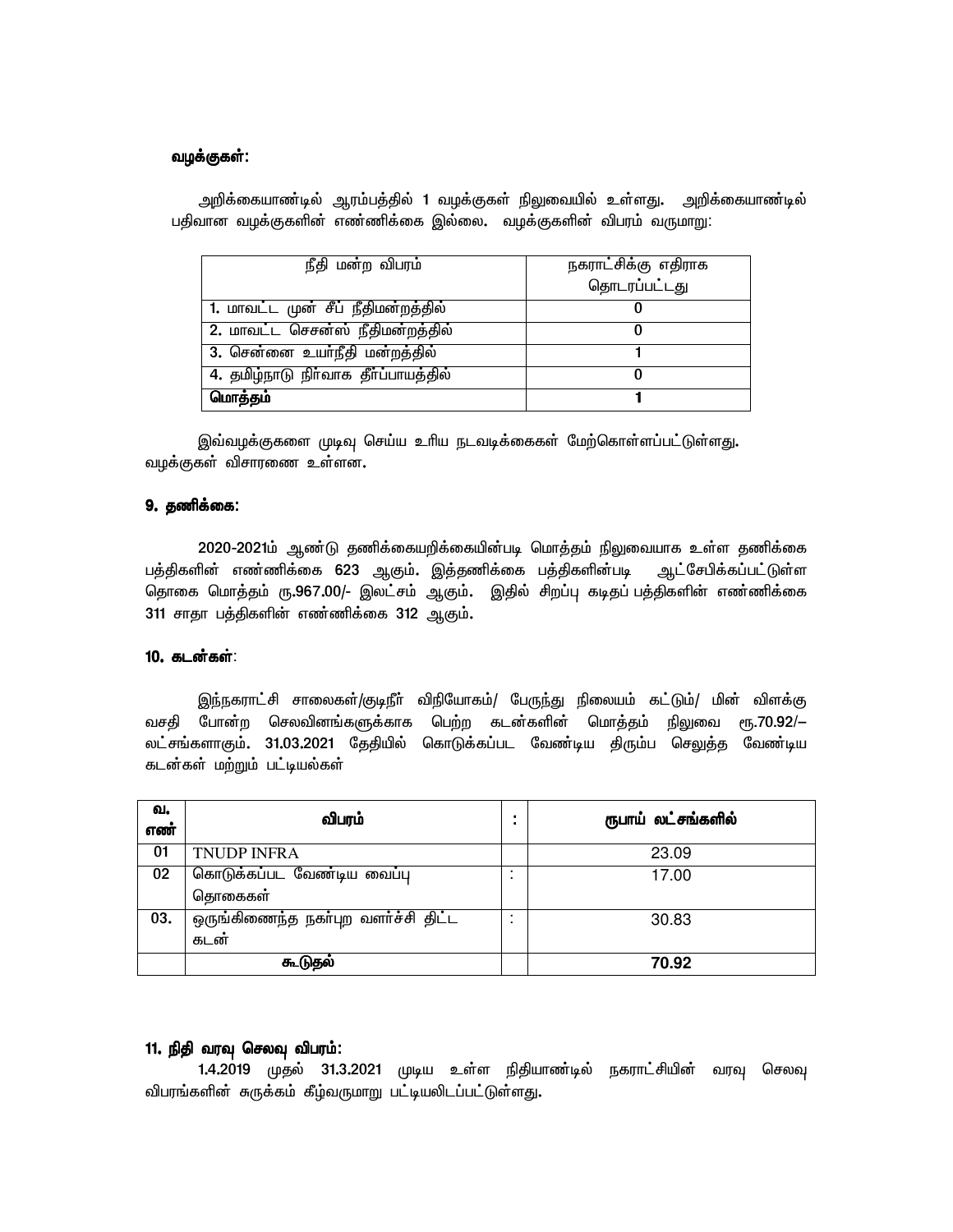|                | <u>2020-2021 அறிக்கையைாண்டில் வரப்பெற்ற வரவுகள் விபரம்</u> |               |
|----------------|------------------------------------------------------------|---------------|
|                |                                                            | ரு லட்சத்தில் |
|                | வரியில்லா வதூல்<br>வரி /                                   | 79.17         |
| $\overline{2}$ | முத்திரைகளின் விற்பனை வரி                                  | 11.32         |
| 3              | மாநில நிதிக்குழு வரவுகள்                                   | 327.45        |
| 4              | 14 வது நிதிக்குழு                                          | 89.73         |
| 5              | <b>MLA Fund</b>                                            | 13.40         |
| 6              | MP Fund                                                    | 0.00          |
| $\overline{7}$ | SBM திட்டம்                                                | 24.32         |
| 8              | அம்மா உணவகம் - திட்டம் மானியம்                             | 0.00          |
| 9              | IUDM திட்டம்                                               | 60.00         |
| 10             | FSTP - திட்டம்                                             | 89.00         |

# <u>2020-2021 அறிக்கையைாண்டில் வரப்பெற்ற வரவுகள் விபரம்</u>

# கெலவுகள்

| வ.  | விபரம்                          | வருவாய் (ம) மூலதன நிதி | குடிநீா் (ம) வடிகால் நிதி |  |
|-----|---------------------------------|------------------------|---------------------------|--|
| எண் |                                 | (ரு. லட்சத்தில்)       |                           |  |
| 1.  | பணியாளா் ஊதியம் மற்றும் போனஸ்   | 246.44                 | 6.37                      |  |
| 2   | பராமாிப்பு செலவுகள்             | 42.40                  | 8.32                      |  |
| 3   | பழுது நீக்க பராமாிப்பு செலவுகள் | 72.13                  | 21.43                     |  |
| 4   | நிா்வாக செலவுகள்                | 23.80                  | 5.60                      |  |
|     | கூடுதல்                         | 384.77                 | 41.72                     |  |

# 31.3.2021 அன்று வங்கியிருப்புகளின் படி முடிவிருப்பு இருந்தது**.**

| வ.              |                                               | கணக்கு பற்றிய விபரம்<br>கணக்கு எண் |            |
|-----------------|-----------------------------------------------|------------------------------------|------------|
| எண்             |                                               |                                    | லட்சத்தில் |
| 1.              | பாரத மாநில வங்கி (ECS)                        | 10721769223                        | 11.50      |
| 2 <sup>1</sup>  | பாரத மாநில வங்கி சட்டமன்ற/பாராளுமன்ற          | 10721769278                        | 7.99       |
|                 | உறுப்பினா் தொகுதி மேம்பாடு                    |                                    |            |
| 3               | <u>இந்தயின் ஓவா்சீஸ் வங்கி வருவாய் நிதி</u>   | சி.எ.173                           | 9.34       |
| 4               | இந்தியன் ஓவா்சீஸ் வங்கி செலவு நிதி            | சி.எ.176                           | 3.49       |
|                 | கணக்கு                                        |                                    |            |
| 5               | இந்தியன் ஓவா்சீஸ் வங்கி குடிநீா் நிதி         | சி.எ.174                           | 6.96       |
| 6               | இந்தியன் வங்கி வைப்பு நிதி கணக்கு             | 486964256                          | 43.18      |
| $\overline{7}$  | இந்தியன் வங்கி குடிநீா் இணைப்பு               | 486936386                          | 18.05      |
| 8               | <u>இந்தியன் வங்கி நீடாமங்கலம் கருவூல நிதி</u> | நகராட்சி பொது நிதி கணக்கு          | 17.65      |
|                 |                                               | எண்.1                              |            |
| 9               | இந்தியன் ஓவா்சீஸ் வங்கி நுாலக வாி நிதி        | 18258                              | 4.72       |
| 10 <sup>1</sup> | இந்தியன் வங்கி சிறப்பு சேமநலநிதி              | 486921846                          | 2.74       |
| 11              | இந்தியன் ஒவா்சீஸ் வங்கி ஓய்வூதிய பங்கு        | 22820                              | 2.42       |
|                 | தொகை திட்டம்                                  |                                    |            |
| 12              | பாரத மாநில வங்கி சிறப்பு சாலை திட்டம்         | 31485620329                        | 02.40      |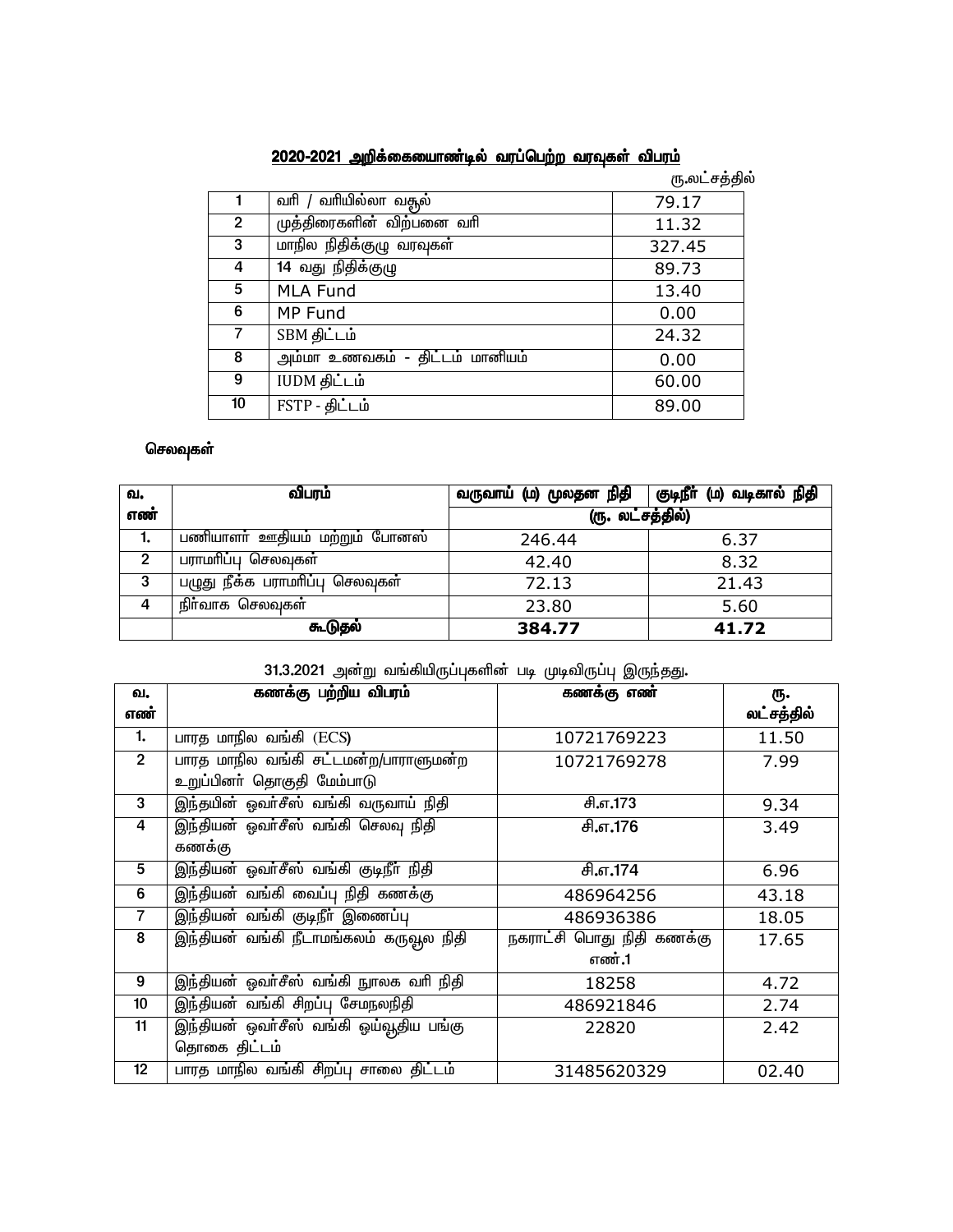## 13) பொது குறிப்பு:<br>-

அறிக்கையாண்டில் ஆணையர் மற்றும் தனி அலுவலரால் நடத்தப்பட்ட மன்ற கூட்டத்தில் *Bghjpa epjp Mjhuk; ny;yhj epiyapY*« *, ne;efuhl;rpahy; jpl;lg;gzpfs; mog;gil*  ்<br>சுகாதார பணிகள், குடிநீா மற்றும் நிா்வாக பணிகள் ஆகியவைகள் திருப்திகரமான வகையில் செய்து முடித்துள்ளது. நிர்வாகம் இயல்பாக நடத்திட ஒத்துழைப்பு தந்த அலுவலக பணியாளர்கள் அனைவருக்கும் எனது மனமாா்ந்த நன்றியினை தொிவித்துக் கொள்ளப்படுகிறது**.** 

> /ஒம்/ திரு.த.ராஜகோபாலன், ஆணையா் (மு.கூ.பொ), கூத்தாநல்லூா் நகராட்சி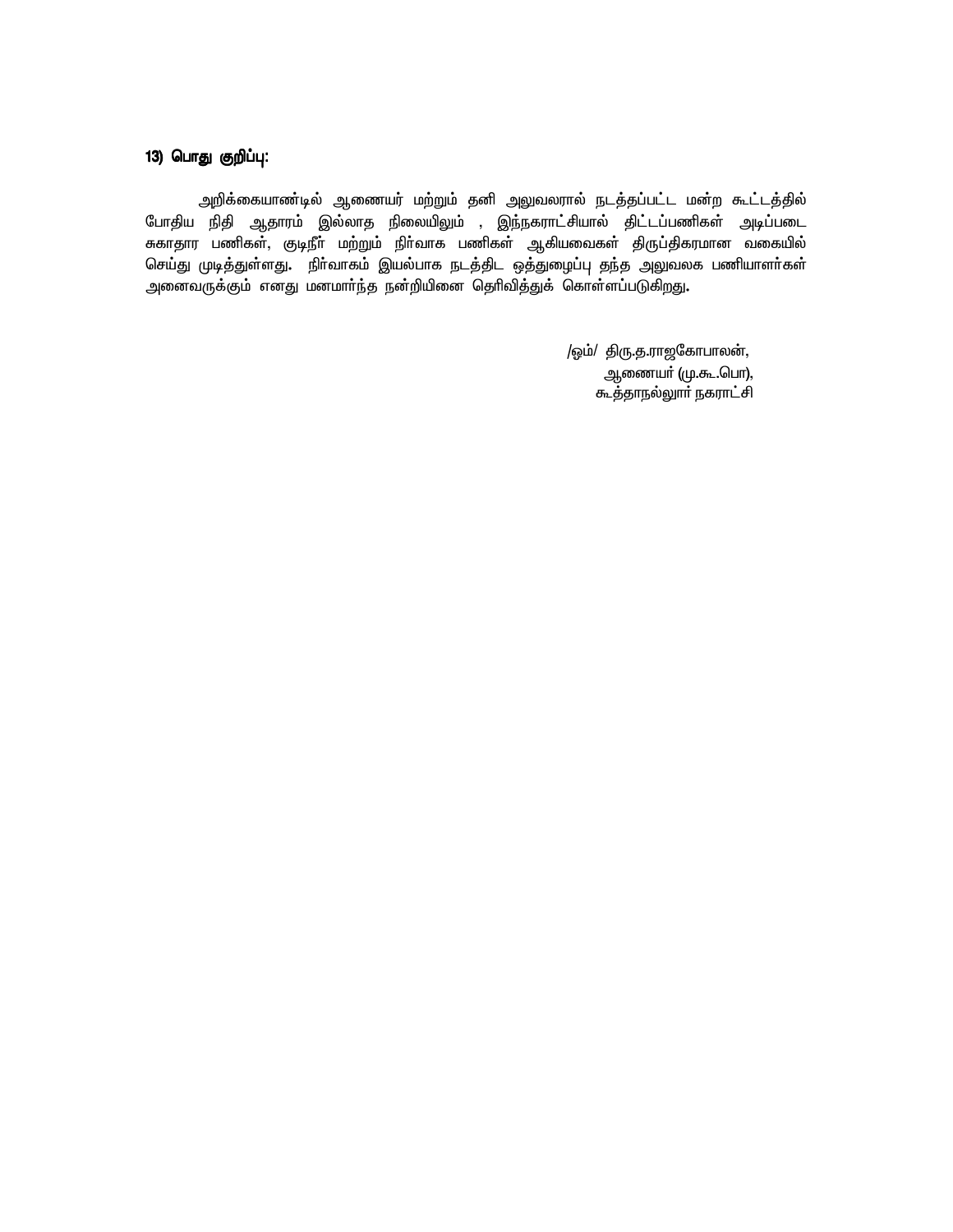# க<u>ூ.த்தாநல்லுார் நகராட்</u>சி இணைப்பு *3*

# &சாத்து வரி விதிப்பு விகிதம்

கூத்தாநல்லுாா் நகா் மன்ற 18**.5.1994 ஆம் தேதிய 24ம் எண் தீாமானத்தில்** 1920 ஆம் ஆண்டு தமிழ்நாடு மாவடட நகரடசிகளின சடடபபிரிவு 81னபடி முதனமுறையாக கீழ்க்கண்ட விபரப்படி அரையாண்டு வரிகள் தீாமானிக்கப்பட்டது**.** 

| 1. பொது காரியங்களுக்கு                       | $\therefore$ 41/ <sub>2</sub> % |
|----------------------------------------------|---------------------------------|
| 2. குடிநீா் விநியோக மற்றும் கழிவுகள் அகற்றல் | 3%                              |
| 3. மின் விளக்கு வரி                          | $\therefore$ 3%                 |
| 4. கழிப்பிட வரி                              | $\therefore$ 2%                 |
| 5. காலிமணை வரி                               | $: 11/4 \%$                     |